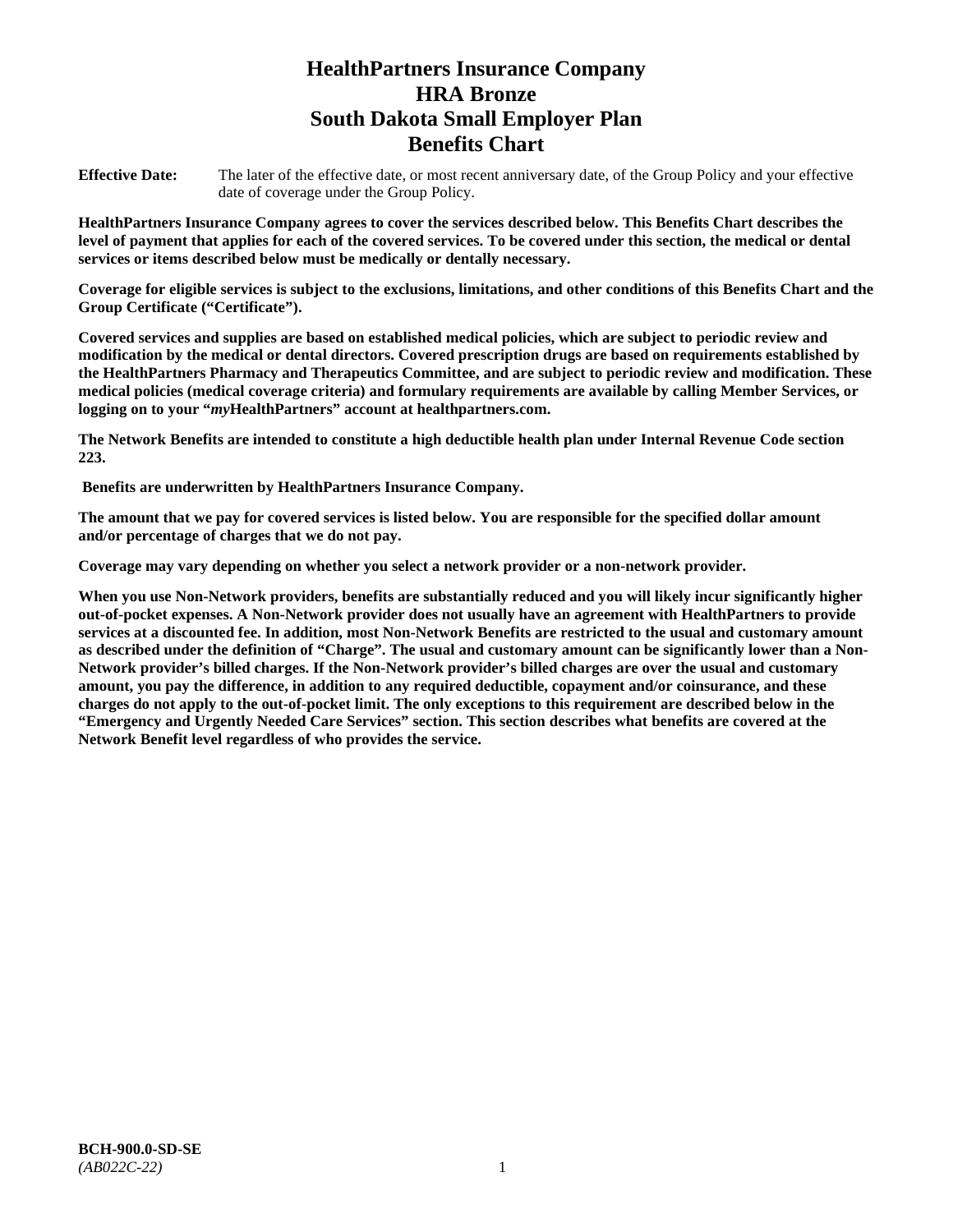# **These definitions apply to this Benefits Chart. They also apply to the Certificate.**

| <b>Biosimilar Drug:</b> | A prescription drug, approved by the Food and Drug Administration (FDA), that the FDA<br>has determined is biosimilar to and interchangeable with a biological brand name drug.<br>Biosimilar drugs are not considered generic drugs and are not covered under the generic<br>drug benefit.                                                                                                                                                                                                                                                                                                                                         |
|-------------------------|-------------------------------------------------------------------------------------------------------------------------------------------------------------------------------------------------------------------------------------------------------------------------------------------------------------------------------------------------------------------------------------------------------------------------------------------------------------------------------------------------------------------------------------------------------------------------------------------------------------------------------------|
| <b>Brand Name Drug:</b> | A prescription drug, approved by the Food and Drug Administration (FDA), that is<br>manufactured, sold, or licensed for sale under a trademark by the pharmaceutical company<br>that originally researched and developed the drug. Brand name drugs have the same active-<br>ingredient formula as the generic version of the drug. However, generic drugs are<br>manufactured and sold by other drug manufacturers and are generally not available until<br>after the patent on the brand name drug has expired. A few brand name drugs may be<br>covered at the generic drug benefit level if this is indicated on the Formulary. |
| <b>Calendar Year:</b>   | This is the 12-month period beginning 12:01 A.M. Central Time, on January 1, and ending<br>12:00 A.M. Central Time of the next following December 31.                                                                                                                                                                                                                                                                                                                                                                                                                                                                               |
| <b>Charge:</b>          | For covered services delivered by a network provider this is the provider's discounted<br>charge for a given medical/surgical service, procedure or item.                                                                                                                                                                                                                                                                                                                                                                                                                                                                           |
|                         | For covered services delivered by non-network providers, a contracted rate may apply if<br>such arrangement is available to HealthPartners.                                                                                                                                                                                                                                                                                                                                                                                                                                                                                         |
|                         | For the usual and customary charge for covered services delivered by non-network<br>providers, our payment is calculated using one of the following options to be determined at<br>HealthPartners' discretion: 1) a percentage of the Medicare fee schedule; 2) a comparable<br>schedule if the service is not on the Medicare fee schedule; or 3) a commercially<br>reasonable rate for such service.                                                                                                                                                                                                                              |
|                         | The usual and customary charge is the maximum amount allowed that we consider in the<br>calculation of the payment of charges incurred for certain covered services. You must pay<br>for any charges above the usual and customary charge, and they do not apply to the Out-of-<br>Pocket Limit.                                                                                                                                                                                                                                                                                                                                    |
|                         | A charge is incurred for covered ambulatory medical and surgical services, on the date the<br>service or item is provided. A charge is incurred for covered inpatient services, on the date<br>of admission to a hospital. To be covered, a charge must be incurred on or after your<br>effective date and on or before the termination date.                                                                                                                                                                                                                                                                                       |
| Copayment/Coinsurance:  | The specified dollar amount, or percentage, of charges incurred for covered services, which<br>we do not pay, but which you must pay, each time you receive certain medical services,<br>procedures or items. Our payment for those covered services or items begins after the<br>copayment or coinsurance is satisfied. Covered services or items requiring a copayment or<br>coinsurance are specified in this Benefits Chart.                                                                                                                                                                                                    |
|                         | For services provided by a network provider:                                                                                                                                                                                                                                                                                                                                                                                                                                                                                                                                                                                        |
|                         | An amount which is listed as a flat dollar copayment is applied to a network provider's<br>discounted charges for a given service. However, if the network provider's discounted<br>charge for a service or item is less than the flat dollar copayment, you will pay the network<br>provider's discounted charge. An amount which is listed as a percentage of charges or<br>coinsurance is based on the network provider's discounted charges, calculated at the time<br>the claim is processed, which may include an agreed upon fee schedule rate for case rate or<br>withhold arrangements.                                    |
|                         | For services provided by a non-network provider:                                                                                                                                                                                                                                                                                                                                                                                                                                                                                                                                                                                    |
|                         | Any copayment or coinsurance is applied to the lesser of the provider's charges or the<br>usual and customary charge for a service.                                                                                                                                                                                                                                                                                                                                                                                                                                                                                                 |
|                         | A copayment or coinsurance is due at the time a service is provided, or when billed by the<br>provider. The copayment or coinsurance applicable for a scheduled visit with a network<br>provider will be collected for each visit, late cancellation and failed appointment.                                                                                                                                                                                                                                                                                                                                                        |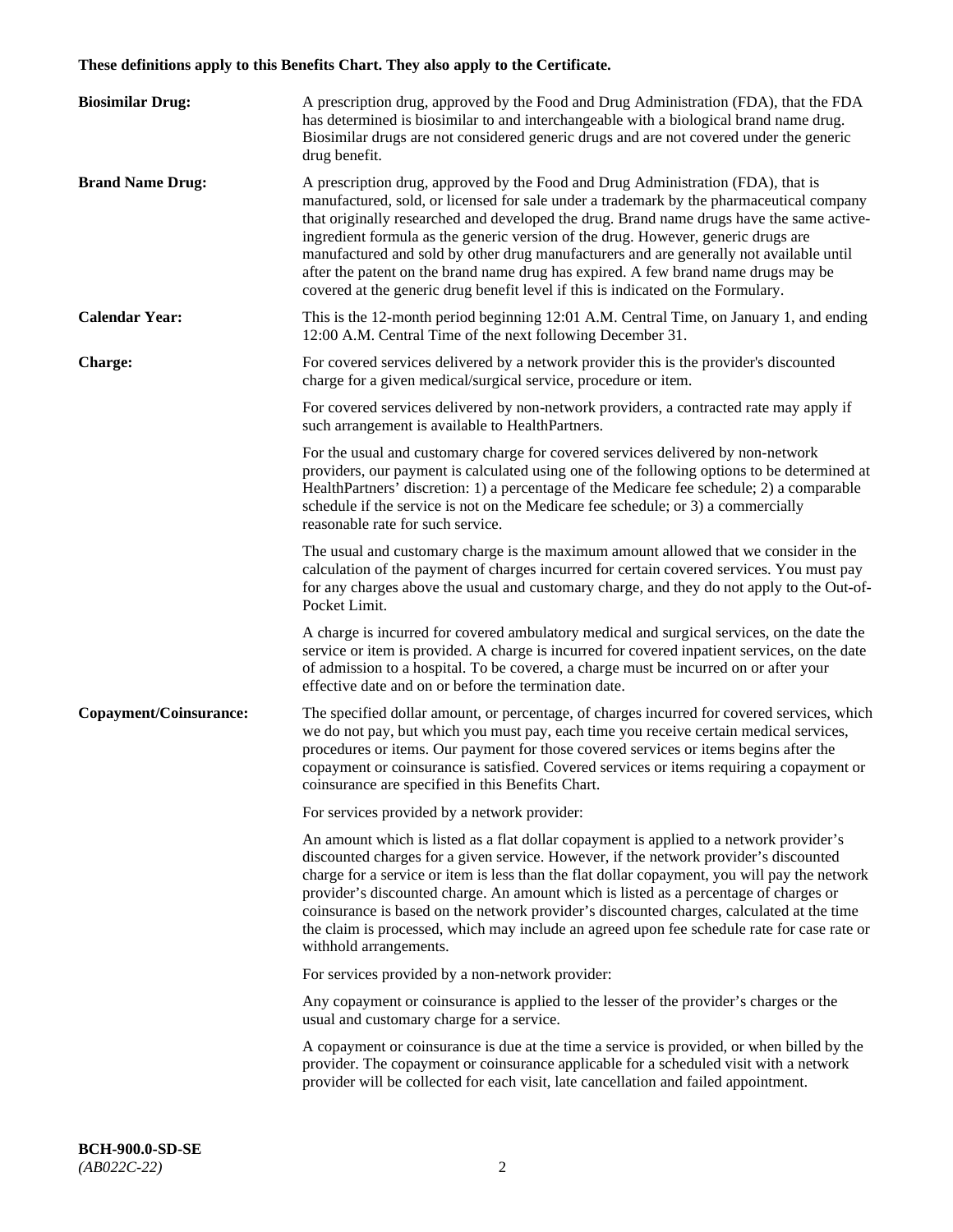| Deductible:                      | The specified dollar amount of charges incurred for covered services, which we do not pay,<br>but an enrollee or a family has to pay first in a calendar year. Our payment for those<br>services or items begins after the deductible is satisfied. If you have a family deductible,<br>each individual family member may only contribute up to the individual deductible amount<br>toward the family deductible. An individual's copayments and coinsurance do not apply<br>toward the family deductible. For Network Benefits, your family deductible will follow the<br>family deductible for the highest Benefit Level in which any family member is enrolled<br>during that calendar year. For network providers, the amount of the charges that apply to<br>the deductible are based on the network provider's discounted charges, calculated at the<br>time the claim is processed, which may include an agreed upon fee schedule rate for case<br>rate or withhold arrangements. For non-network providers, the amount of charges that<br>apply to the deductible are the lesser of the provider's charges or the usual and customary<br>charge for a service. |
|----------------------------------|------------------------------------------------------------------------------------------------------------------------------------------------------------------------------------------------------------------------------------------------------------------------------------------------------------------------------------------------------------------------------------------------------------------------------------------------------------------------------------------------------------------------------------------------------------------------------------------------------------------------------------------------------------------------------------------------------------------------------------------------------------------------------------------------------------------------------------------------------------------------------------------------------------------------------------------------------------------------------------------------------------------------------------------------------------------------------------------------------------------------------------------------------------------------|
|                                  | Any amounts paid or reimbursed by a third party, including, but not limited to: point of<br>service rebates, manufacturer coupons, manufacturer debit cards or other forms of direct<br>reimbursement to an Insured for a product or service, will not apply toward the deductible,<br>to the extent permitted under state and federal law.                                                                                                                                                                                                                                                                                                                                                                                                                                                                                                                                                                                                                                                                                                                                                                                                                            |
|                                  | Your plan has an embedded deductible. This means once an Insured meets the individual<br>deductible, the plan begins paying benefits for that person. If two or more members of the<br>family meet the family deductible, the plan begins paying benefits for all members of the<br>family, regardless of whether each Insured has met the individual deductible. However, an<br>Insured may not contribute more than the individual deductible toward the family<br>deductible.                                                                                                                                                                                                                                                                                                                                                                                                                                                                                                                                                                                                                                                                                       |
|                                  | All services are subject to the deductible unless otherwise indicated below in this Benefits<br>Chart.                                                                                                                                                                                                                                                                                                                                                                                                                                                                                                                                                                                                                                                                                                                                                                                                                                                                                                                                                                                                                                                                 |
| <b>Formulary:</b>                | This is a current list, which may be revised from time to time, of prescription drugs,<br>medications, equipment and supplies covered by us as indicated in this Benefits Chart<br>which are covered at the highest benefit level. Some drugs on the Formulary may require<br>prior authorization to be covered as formulary drugs. The Formulary, and information on<br>drugs that require prior authorization, are available by calling Member Services, or logging<br>on to your "myHealthPartners" account at healthpartners.com.                                                                                                                                                                                                                                                                                                                                                                                                                                                                                                                                                                                                                                  |
| <b>Generic Drug:</b>             | A prescription drug approved by the Food and Drug Administration (FDA) that the FDA<br>has determined is comparable to a brand name drug product in dosage form, strength, route<br>of administration, quality, intended use and documented bioequivalence. Generally, generic<br>drugs cost less than brand name drugs. Some brand name drugs may be covered at the<br>generic drug benefit level if this is indicated on the Formulary.                                                                                                                                                                                                                                                                                                                                                                                                                                                                                                                                                                                                                                                                                                                              |
| <b>Lifetime Maximum Benefit:</b> | The specified coverage limit actually paid by us for services and/or charges incurred by<br>you for a given procedure or diagnosis. Payment of benefits under this Benefits Chart<br>ceases when that Lifetime Maximum Benefit is reached. You have to pay for subsequent<br>charges.                                                                                                                                                                                                                                                                                                                                                                                                                                                                                                                                                                                                                                                                                                                                                                                                                                                                                  |
| <b>Non-Formulary Drug:</b>       | This is a prescription drug, approved by the Food and Drug Administration (FDA), that is<br>not on the Formulary, is medically necessary and is not investigative or otherwise excluded<br>under the Certificate.                                                                                                                                                                                                                                                                                                                                                                                                                                                                                                                                                                                                                                                                                                                                                                                                                                                                                                                                                      |
| <b>Out-of-Pocket Expenses:</b>   | You pay the specified copayments/coinsurance and deductibles applicable for particular<br>services, subject to the Out-of-Pocket Limit described below. These amounts are in<br>addition to the monthly premium payments.                                                                                                                                                                                                                                                                                                                                                                                                                                                                                                                                                                                                                                                                                                                                                                                                                                                                                                                                              |
| <b>Out-of-Pocket Limit:</b>      | You pay the copayments/coinsurance and deductibles for covered services, to the<br>individual or family Out-of-Pocket Limit. Thereafter we cover 100% of charges incurred<br>for all other covered services, for the rest of the calendar year. You pay amounts greater<br>than the Out-of-Pocket Limit if you exceed any Lifetime Maximum Benefit, or visit or day<br>limits.                                                                                                                                                                                                                                                                                                                                                                                                                                                                                                                                                                                                                                                                                                                                                                                         |
|                                  | Non-Network Benefits above the usual and customary charge (see definition of charge<br>above) do not apply to the Out-of-Pocket Limit.                                                                                                                                                                                                                                                                                                                                                                                                                                                                                                                                                                                                                                                                                                                                                                                                                                                                                                                                                                                                                                 |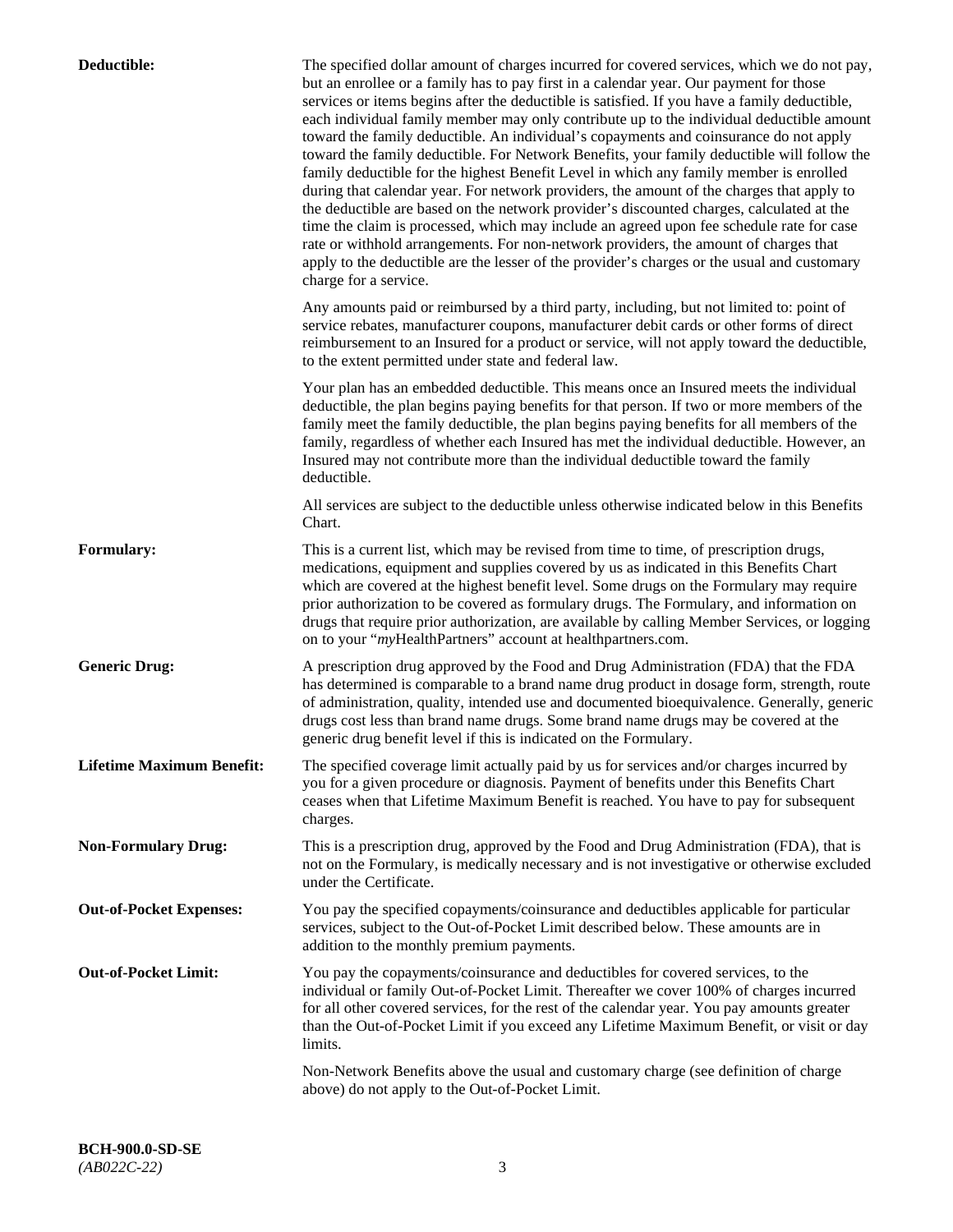Non-Network Benefits for transplant surgery and bariatric surgery do not apply to the Out-of-Pocket Limit.

Any amounts paid or reimbursed by a third party, including, but not limited to: point of service rebates, manufacturer coupons, manufacturer debit cards or other forms of direct reimbursement to an Insured for a product or service, will not apply as an out of pocket expense, to the extent permitted under state and federal law.

You are responsible to keep track of the out-of-pocket expenses. Contact our Member Services Department for assistance in determining the amount paid by the enrollee for specific eligible services received. Claims for reimbursement under the Out-of-Pocket Limit provisions are subject to the same time limits and provisions described under the "Claims Provisions" section of the Certificate.

**Specialty Drug List:** This is a current list, which may be revised from time to time, of prescription drugs, medications, equipment and supplies, which are typically bio-pharmaceuticals. The purpose of a Specialty Drug List is to facilitate enhanced monitoring of complex therapies used to treat specific conditions. Specialty drugs are covered by us as indicated in this Benefits Chart. The Specialty Drug List is available by calling Member Services, or logging on to your "*my*HealthPartners" account at [healthpartners.com.](http://healthpartners.com/)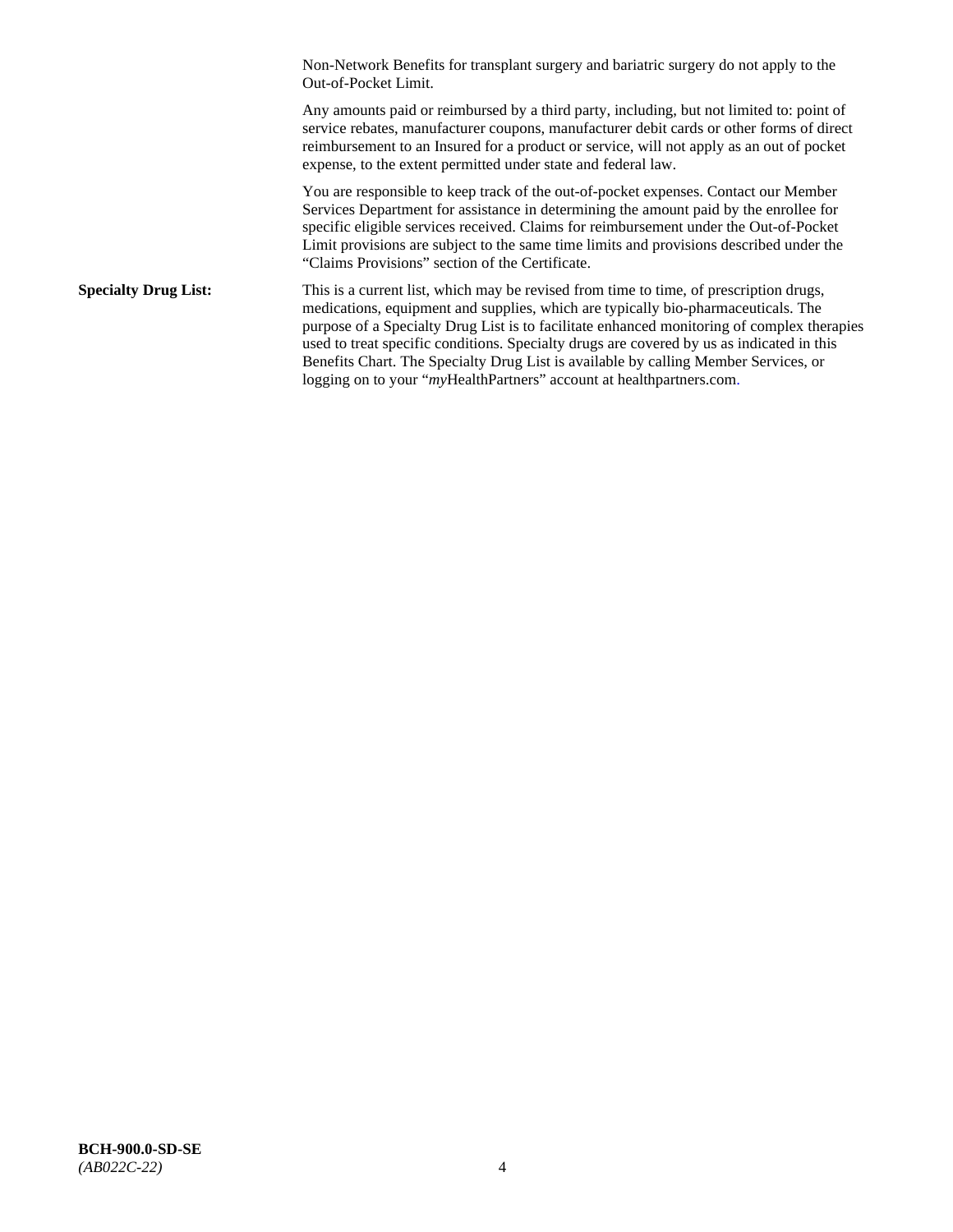# **DEDUCTIBLES, OUT-OF-POCKET LIMITS AND LIFETIME MAXIMUMS**

#### **Individual Calendar Year Deductible**

| <b>Network Benefits</b> | <b>Non-Network Benefits</b> |
|-------------------------|-----------------------------|
| \$6,850                 | \$10,000                    |

#### **Family Calendar Year Deductible**

| <b>Network Benefits</b> | <b>Non-Network Benefits</b> |
|-------------------------|-----------------------------|
| \$13,700                | \$20,000                    |

Separate deductibles must be satisfied under the Network Benefits and Non-Network Benefits.

Your plan has an embedded deductible. This means once an insured meets the individual deductible, the plan begins paying benefits for that person. If two or more members of the family meet the family deductible, the plan begins paying benefits for all members of the family, regardless of whether each insured has met the individual deductible. However, an insured may not contribute more than the individual deductible toward the family deductible.

Any amounts paid or reimbursed by a third party, including but not limited to: point of service rebates, manufacturer coupons, manufacturer debit cards or other forms of direct reimbursement to an insured for a product or service, will not apply toward the deductible, to the extent permitted under state and federal law.

### **Individual Calendar Year Out-of-Pocket Limit**

| <b>Network Benefits</b> | <b>Non-Network Benefits</b> |
|-------------------------|-----------------------------|
| \$7,000                 | \$30,000                    |

### **Family Calendar Year Out-of-Pocket Limit**

| <b>Network Benefits</b> | <b>Non-Network Benefits</b> |
|-------------------------|-----------------------------|
| \$14,000                | \$60,000                    |

Separate Out-of-Pocket Limits must be satisfied under Network Benefits and Non-Network Benefits.

Non-Network Benefits above the usual and customary charge will not apply toward the individual or family Out-of-Pocket Limit.

Non-Network Benefits for transplant surgery and bariatric surgery do not apply to the Out-of-Pocket Limit.

Any amounts paid or reimbursed by a third party, including, but not limited to: point of service rebates, manufacturer coupons, manufacturer debit cards or other forms of direct reimbursement to an Insured for a product or service, will not apply as an outof-pocket expense, to the extent permitted under state and federal law.

# **Lifetime Maximum Benefit for Bariatric Surgery**

| <b>Network Benefits</b> | <b>Non-Network Benefits</b> |
|-------------------------|-----------------------------|
| Unlimited.              | \$5,000                     |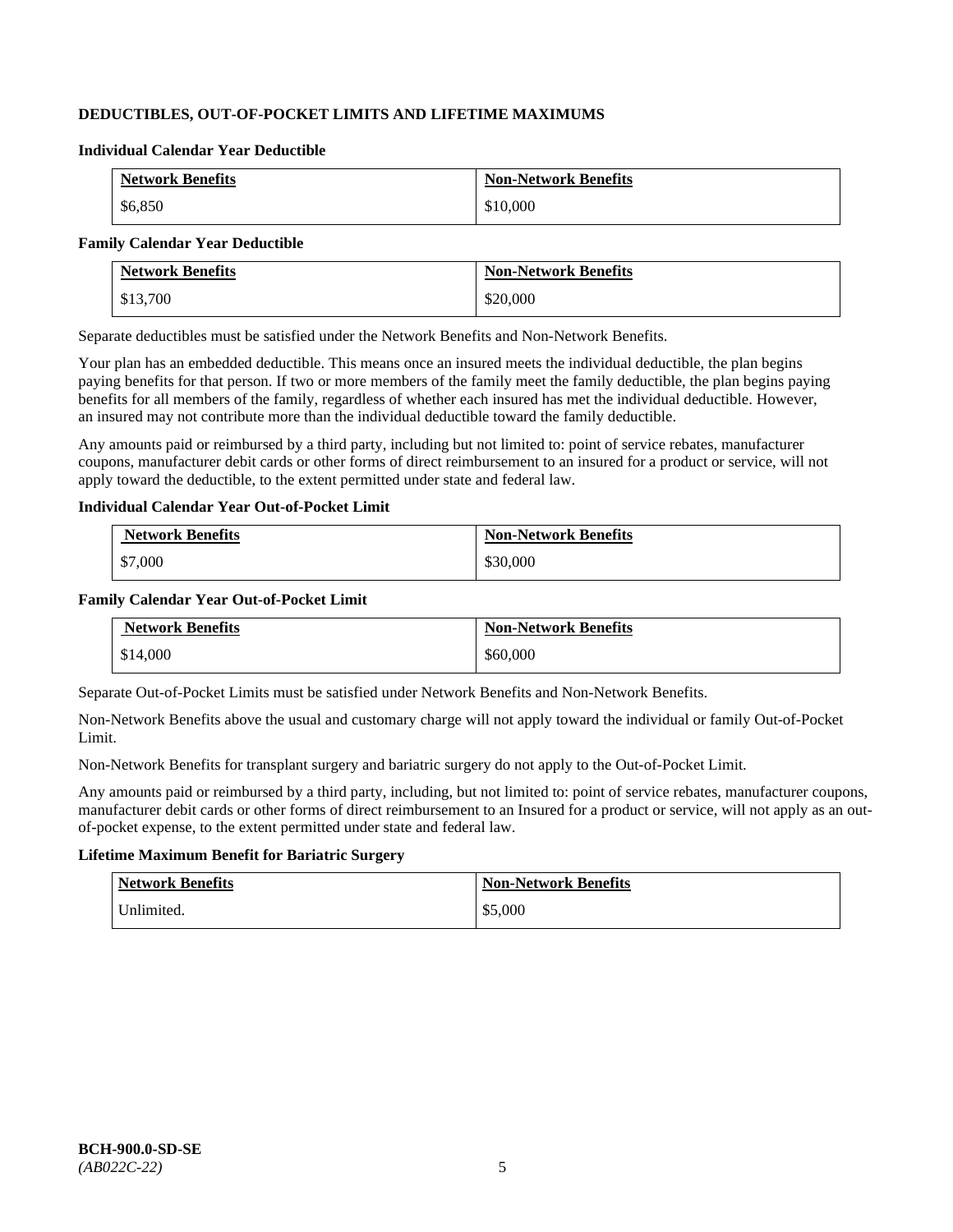# **AMBULANCE AND MEDICAL TRANSPORTATION**

#### **Covered Services:**

We cover ambulance and medical transportation for medical emergencies. We also cover medically necessary, non-emergency medical transportation if it meets our medical coverage criteria. Covered services and supplies are based on established medical policies, which are subject to periodic review and modification by the medical or dental directors. These medical policies (medical coverage criteria) and applicable prior authorization requirements are available by calling Member Services, or logging on to your "*my*HealthPartners" account at [healthpartners.com.](http://healthpartners.com/)

| <b>Network Benefits</b>       | <b>Non-Network Benefits</b> |
|-------------------------------|-----------------------------|
| 100% of the charges incurred. | See Network Benefits.       |

### **Not Covered:**

• See "Services Not Covered" in the Certificate.

### **AUTISM SERVICES**

### **Covered Services:**

We cover Applied Behavioral Analysis (ABA) and Intensive Early Intervention Behavioral Therapy (IEIBT) for treatment of autism spectrum disorders for children under age 18. We have the right to review the treatment that an Insured is receiving not more than once every three months, without a contract stipulating that a more frequent review is necessary.

A person who performs ABA must:

- be licensed by the South Dakota Board of Medical and Osteopathic Examiners or the Board of Examiners of Psychologists and have documented training and competence in applied behavior analysis; or
- be licensed by the South Dakota Board of Social Workers as a licensed behavior analyst.

Physical therapy, occupational therapy and speech therapy are covered under the "Physical Therapy, Occupational Therapy and Speech Therapy" section. Medications are covered under the "Prescription Drug Services" section. Covered services are based on established medical policies, which are subject to periodic review and modification by the medical directors. These medical policies (medical coverage criteria) are available online at [healthpartners.com](http://healthpartners.com/) or by calling Member Services.

Coverage for applied behavior analysis will provide an annual maximum benefit for Network and Non-Network Benefits combined, that may not be less than:

- Through age 6**:** 1,300 hours per calendar year
- Age 7 through age 13**:** 900 hours per calendar year
- Age 14 through age 18**:** 450 hours per calendar year

| <b>Network Benefits</b>       | <b>Non-Network Benefits</b>  |
|-------------------------------|------------------------------|
| 100% of the charges incurred. | 50% of the charges incurred. |

#### **Not Covered:**

• See "Services Not Covered" in the Certificate.

### **BEHAVIORAL HEALTH SERVICES**

#### **Covered Services:**

Covered services are based on established medical policies, which are subject to periodic review and modification by the medical directors. These medical policies (medical coverage criteria) are available by calling Member Services, or logging on to your "*my*HealthPartners" account at [healthpartners.com.](http://healthpartners.com/)

#### **Mental Health Services**

We cover services for mental health diagnoses as described in the Diagnostic and Statistical Manual of Mental Disorders – Fifth Edition (DSM-5) (most recent edition).

**BCH-900.0-SD-SE**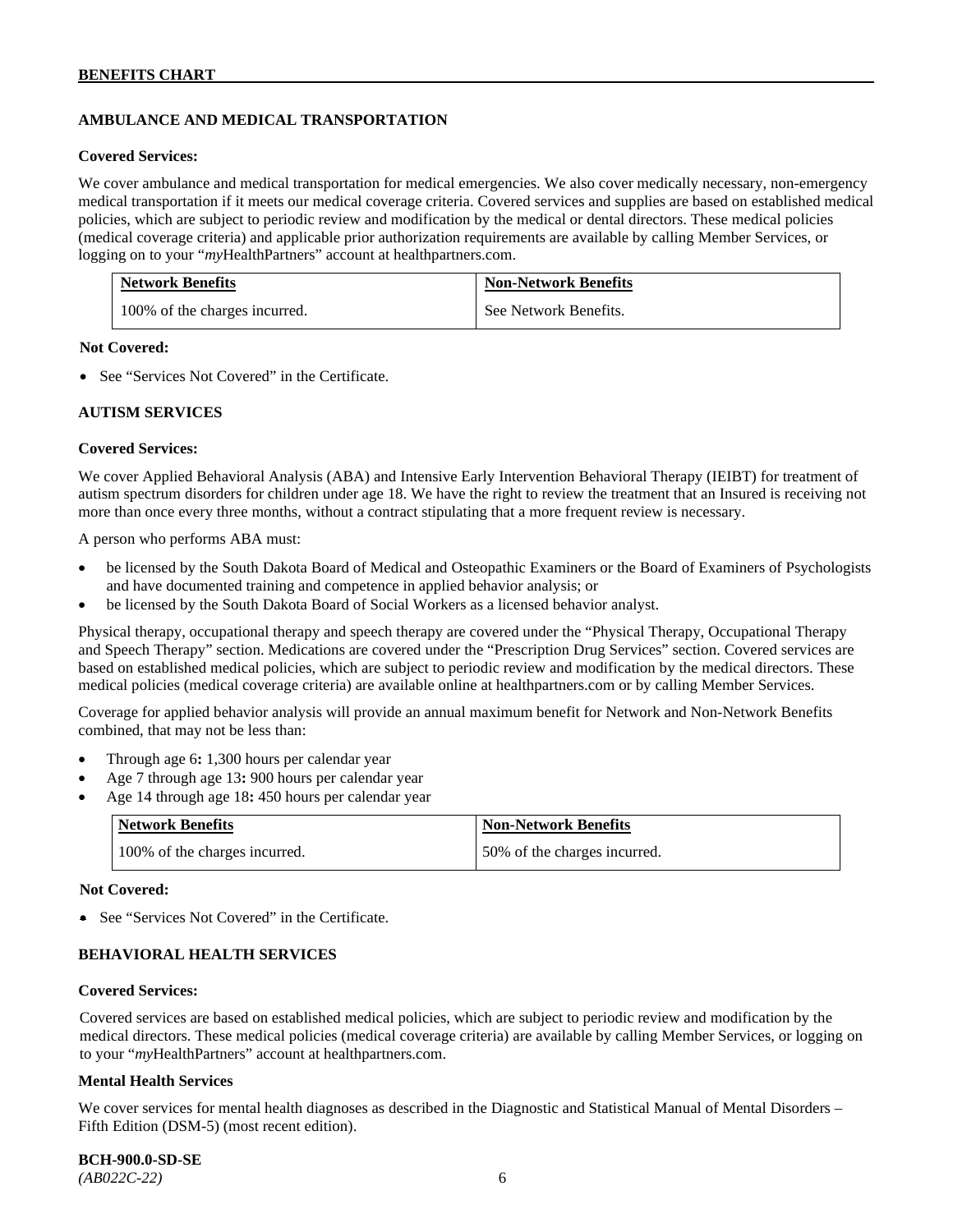**Outpatient services including intensive outpatient and day treatment services:** We cover medically necessary outpatient professional mental health services for evaluation, crisis intervention, and treatment of mental health disorders.

A comprehensive diagnostic assessment will be used as the basis for a determination by a mental health professional, concerning the appropriate treatment and the extent of services required.

Outpatient services we cover for a diagnosed mental health condition include the following:

- Individual, group, family, and multi-family therapy;
- Medication management provided by a physician, certified nurse practitioner, or physician's assistant;
- Psychological testing services for the purposes of determining the differential diagnoses and treatment planning for patients currently receiving behavioral health services;
- Day treatment and intensive outpatient services in a licensed program;
- Partial hospitalization services in a licensed hospital or community mental health center;
- Psychotherapy and nursing services provided in the home if authorized by us; and
- Treatment for gender dysphoria.

| <b>Network Benefits</b>       | <b>Non-Network Benefits</b>  |
|-------------------------------|------------------------------|
| 100% of the charges incurred. | 50% of the charges incurred. |

#### **Group therapy**

| <b>Network Benefits</b>       | <b>Non-Network Benefits</b>  |
|-------------------------------|------------------------------|
| 100% of the charges incurred. | 50% of the charges incurred. |

**Inpatient services, including mental health residential treatment services:** We cover the following:

- Medically necessary inpatient services in a hospital and professional services for treatment of mental health disorders. Medical stabilization is covered under inpatient hospital services in the "Hospital and Skilled Nursing Facility Services" section; and
- Medically necessary mental health residential treatment services. This care must be authorized by us and provided by a hospital or residential behavioral health treatment facility licensed by the local state or Department of Health and Human Services. Services not covered under this benefit include halfway houses, group homes, extended care facilities, shelter services, correctional services, detention services, transitional services, group residential services, foster care services and wilderness programs.

| <b>Network Benefits</b>       | <b>Non-Network Benefits</b>  |
|-------------------------------|------------------------------|
| 100% of the charges incurred. | 50% of the charges incurred. |

#### **Substance use disorder (SUD) services**

We cover medically necessary services for assessments by a licensed alcohol and drug counselor and treatment of substance use disorders as defined in the latest edition of the DSM-5.

**Outpatient services, including intensive outpatient and day treatment services:** We cover medically necessary outpatient professional services for the diagnosis and treatment of substance use disorder. Substance use disorder treatment services must be provided by a program licensed by the local Department of Health and Human Services.

Outpatient services we cover for a diagnosed substance use disorder include the following:

- Individual, group, family, and multi-family therapy provided in an office setting;
- Opiate replacement therapy including methadone and buprenorphine treatment; and
- Day treatment and intensive outpatient services in a licensed program.

| <b>Network Benefits</b> |                               | <b>Non-Network Benefits</b>  |
|-------------------------|-------------------------------|------------------------------|
|                         | 100% of the charges incurred. | 50% of the charges incurred. |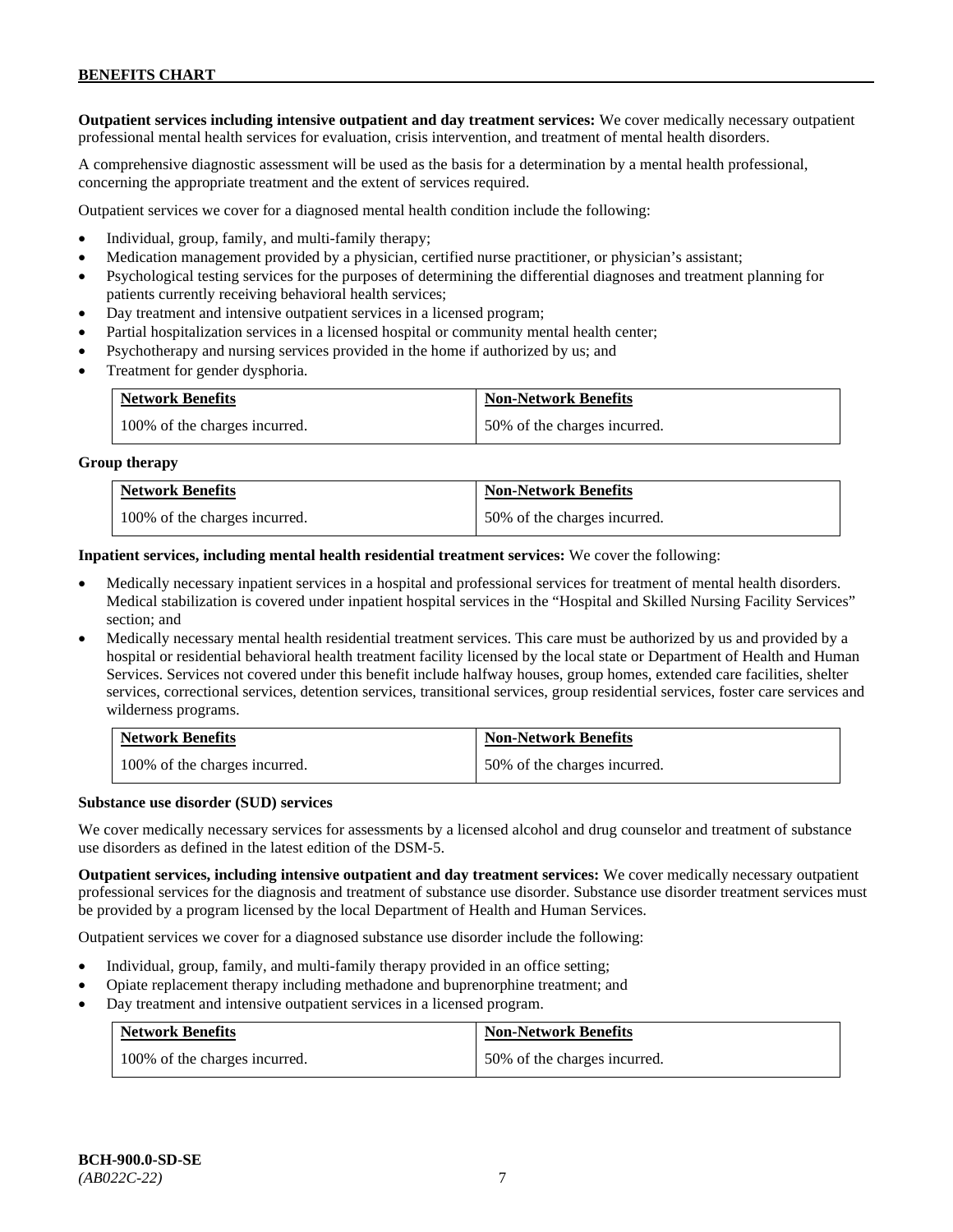**Inpatient services:** We cover the following:

- Medically necessary inpatient services in hospitals and residential primary treatment facilities approved by the State of South Dakota which are carrying out an approved program pursuant to the diagnosis and recommendation of a doctor;
- Services provided in a hospital that is licensed by the local state and accredited by Medicare; and
- Detoxification services in a hospital or community detoxification facility if it is licensed by the State of South Dakota as an approved inpatient alcoholism treatment facility.

| <b>Network Benefits</b>       | <b>Non-Network Benefits</b>  |
|-------------------------------|------------------------------|
| 100% of the charges incurred. | 50% of the charges incurred. |

### **Not Covered:**

See "Services Not Covered" in the Group Certificate.

# **CHIROPRACTIC SERVICES**

### **Covered Services:**

We cover chiropractic services for rehabilitative care. Chiropractic services are adjustments to any abnormal articulations of the human body, especially those of the spinal column, for the purpose of giving freedom of action to impinged nerves that may cause pain or deranged function.

Massage therapy which is performed in conjunction with other treatment/modalities by a chiropractor, is part of a prescribed treatment plan and is not billed separately is covered.

| <b>Network Benefits</b>       | <b>Non-Network Benefits</b>  |
|-------------------------------|------------------------------|
| 100% of the charges incurred. | 50% of the charges incurred. |

### **Not Covered:**

- Massage therapy for the purpose of comfort or convenience of the Insured.
- See "Services Not Covered" in the Certificate.

### **CLINICAL TRIALS**

### **Covered Services:**

We cover certain routine services if you participate in a Phase I, Phase II, Phase III or Phase IV clinical trial that is conducted in relation to the prevention, detection, or treatment of cancer or other life-threatening disease or condition as defined in the Affordable Care Act. We cover routine patient costs for services that would be eligible under this Benefits Chart if the service were provided outside of a clinical trial.

| <b>Network Benefits</b>                              | <b>Non-Network Benefits</b>                          |
|------------------------------------------------------|------------------------------------------------------|
| Coverage level is same as corresponding Network      | Coverage level is same as corresponding Non-Network  |
| Benefits, depending on type of service provided such | Benefits, depending on type of service provided such |
| as Office Visits for Illness or Injury, Inpatient or | as Office Visits for Illness or Injury, Inpatient or |
| <b>Outpatient Hospital Services.</b>                 | Outpatient Hospital Services.                        |

### **Not Covered:**

- The investigative item, device or service itself.
- Items or services that are provided solely to satisfy data collection and analysis needs and that are not used in the direct clinical management of the patient.
- A service that is clearly inconsistent with widely accepted and established standards of care for a particular diagnosis.
- See "Services Not Covered" in the Certificate.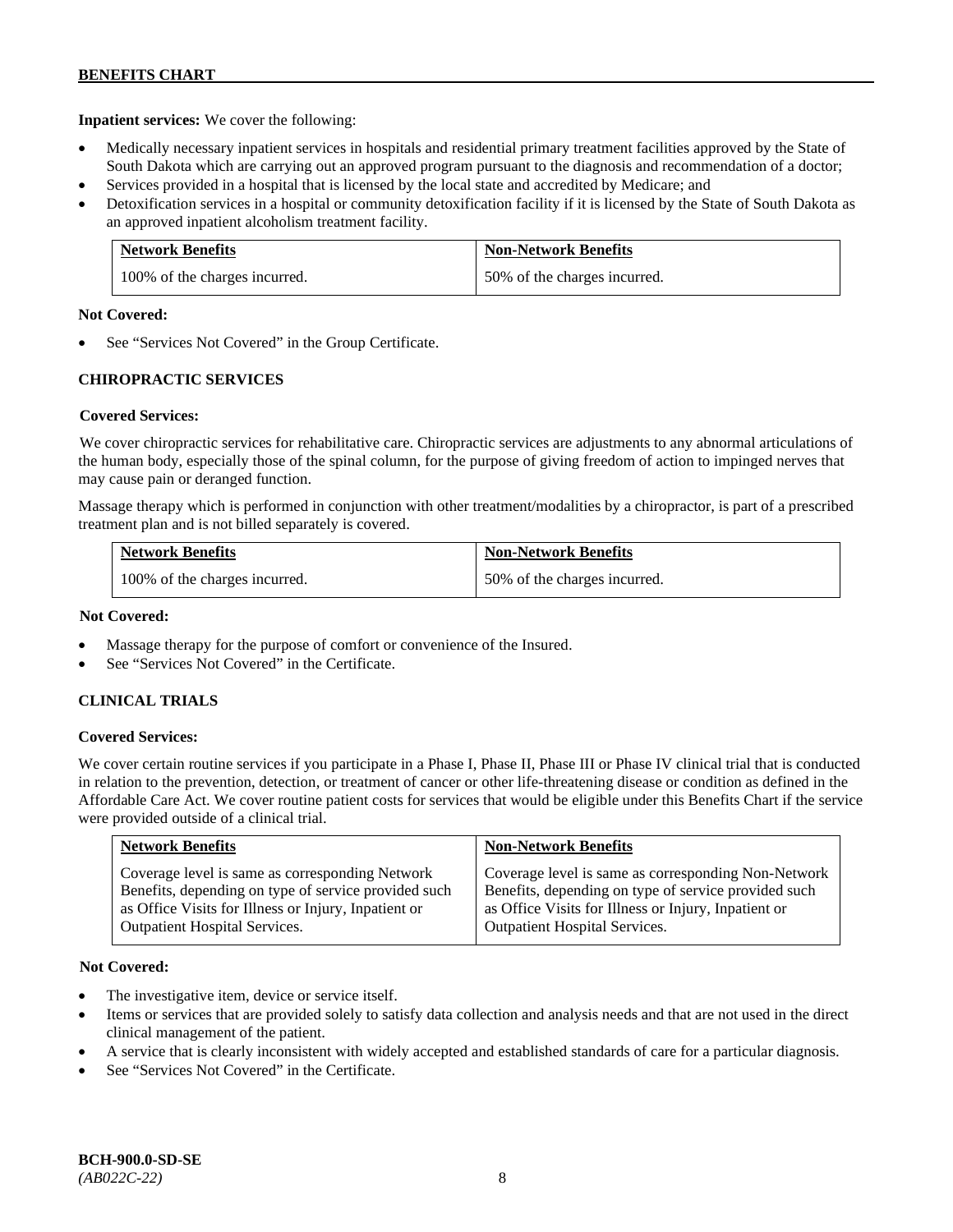# **DENTAL SERVICES**

#### **Covered Services:**

We cover services described below.

**Accidental dental services:** We cover dentally necessary services to treat and restore damage to teeth as a result of an accidental injury. Coverage is for damage caused by external trauma to face and mouth only, not for cracked or broken teeth which result from biting or chewing. We cover restorations, root canals, crowns and replacement of teeth lost that are directly related to the accident in which the Insured was involved. We cover initial exams, x-rays, and palliative treatment including extractions, and other oral surgical procedures directly related to the accident. Subsequent treatment must be initiated within the specified time-frame and must be directly related to the accident.

Full mouth rehabilitation to correct occlusion (bite) and malocclusion (misaligned teeth not due to the accident) are not covered.

When an implant-supported dental prosthetic treatment is pursued, the accidental dental benefit will be applied to the prosthetic procedure. Benefits are limited to the amount that would be paid toward the placement of a removable dental prosthetic appliance that could be used in the absence of implant treatment. Care must be provided or pre-authorized by a HealthPartners dentist.

| <b>Network Benefits</b>       | <b>Non-Network Benefits</b>  |
|-------------------------------|------------------------------|
| 100% of the charges incurred. | 50% of the charges incurred. |

For all accidental dental services, treatment and/or restoration must be initiated within six months of the date of the injury. Coverage is limited to the initial course of treatment and/or initial restoration. Services must be provided within twentyfour months of the date of injury to be covered.

### **Medical referral dental services**

**Medically necessary outpatient dental services:** We cover medically necessary outpatient dental services. Coverage is limited to dental services required for treatment of an underlying medical condition, e.g., removal of teeth to complete radiation treatment for cancer of the jaw, cysts and lesions.

| <b>Network Benefits</b>       | <b>Non-Network Benefits</b>  |
|-------------------------------|------------------------------|
| 100% of the charges incurred. | 50% of the charges incurred. |

**Medically necessary hospitalization and anesthesia for dental care:** We cover medically necessary hospitalization and anesthesia for dental care. This is limited to charges incurred by an Insured who: (1) is a child under age 14, or (2) is severely disabled or otherwise suffers from a developmental disability as determined by a licensed physician which places that person under at serious risk. The requirement of a hospital setting must be due to an Insured's underlying medical condition. Coverage is limited to facility and anesthesia charges. Anesthesia is covered in a hospital or a dental office. Oral surgeon/dentist professional fees are not covered. Hospitalization required due to the behavior of the Insured or due to the extent of the dental procedure is not covered.

| <b>Network Benefits</b>       | <b>Non-Network Benefits</b> |
|-------------------------------|-----------------------------|
| 100% of the charges incurred. | 50% of the charges incurred |

**Medical complications of dental care:** We cover medical complications of dental care. Treatment must be medically necessary care and related to medical complications of non-covered dental care, including complications of the head, neck, or substructures.

| <b>Network Benefits</b>       | <b>Non-Network Benefits</b>  |
|-------------------------------|------------------------------|
| 100% of the charges incurred. | 50% of the charges incurred. |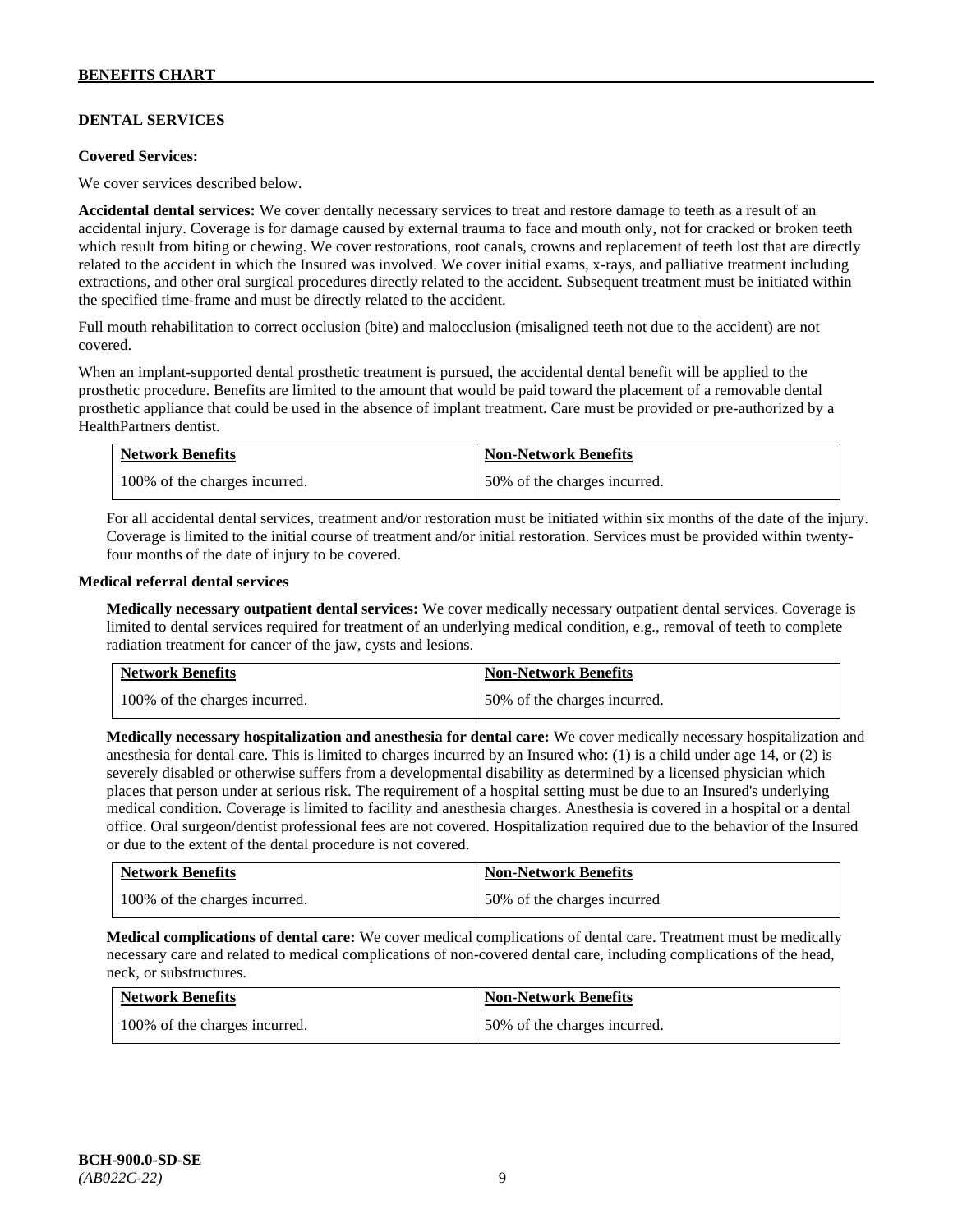**Oral surgery:** We cover oral surgery. Coverage is limited to treatment of medical conditions requiring oral surgery, such as treatment of oral neoplasm, non-dental cysts, fracture of the jaws, trauma of the mouth and jaws, and any other oral surgery procedures provided as medically necessary dental services.

| <b>Network Benefits</b>       | <b>Non-Network Benefits</b>  |
|-------------------------------|------------------------------|
| 100% of the charges incurred. | 50% of the charges incurred. |

**Treatment of cleft lip and cleft palate of a dependent child:** We cover treatment of cleft lip and cleft palate of a dependent child, to the limiting age in the definition of an "Eligible Dependent", including orthodontic treatment and oral surgery directly related to the cleft. Benefits for individuals age 26 up to the limiting age for coverage of the dependent are limited to inpatient or outpatient expenses arising from medical and dental treatment that was scheduled or initiated prior to the dependent turning age 19. Dental services which are not required for the treatment of cleft lip or cleft palate are not covered. If a dependent child covered under the Certificate and Benefits Chart is also covered under a dental plan which includes orthodontic services, that dental plan shall be considered primary for the necessary orthodontic services. Oral appliances are subject to the same copayment, conditions and limitations as durable medical equipment.

| <b>Network Benefits</b>       | <b>Non-Network Benefits</b>  |
|-------------------------------|------------------------------|
| 100% of the charges incurred. | 50% of the charges incurred. |

**Treatment of temporomandibular disorder (TMD) and craniomandibular disorder (CMD):** We cover surgical and nonsurgical treatment of temporomandibular disorder (TMD) and craniomandibular disorder (CMD), which is medically necessary care. Dental services which are not required to directly treat TMD or CMD are not covered.

| <b>Network Benefits</b>       | <b>Non-Network Benefits</b>  |
|-------------------------------|------------------------------|
| 100% of the charges incurred. | 50% of the charges incurred. |

### **Not Covered:**

- Dental treatment, procedures or services not listed in this Benefits Chart.
- Accident related dental services if treatment is: (1) initiated beyond six months from the date of the injury; (2) received beyond the initial treatment or restoration; or (3) received beyond twenty-four months from the date of injury.
- Oral surgery to remove wisdom teeth, except as stated in the Pediatric Dental amendment.
- Orthognathic treatment or procedures and all related services.
- See "Services Not Covered" in the Certificate.

### **DIABETES AND HYPERTENSION DISEASE MANAGEMENT PROGRAM**

### **Covered Services:**

- If you meet criteria for coverage, you may qualify for the Diabetes and/or Hypertension Disease Management Program.
- The program covers group health coaching which focuses on weight loss, exercise, behavior modification and health education through Omada Health.

| <b>Network Benefits</b>                                     | <b>Non-Network Benefits</b> |
|-------------------------------------------------------------|-----------------------------|
| 100% of the charges incurred.<br>Deductible does not apply. | Not applicable.             |

#### **Not Covered:**

See "Services Not Covered" in the Certificate.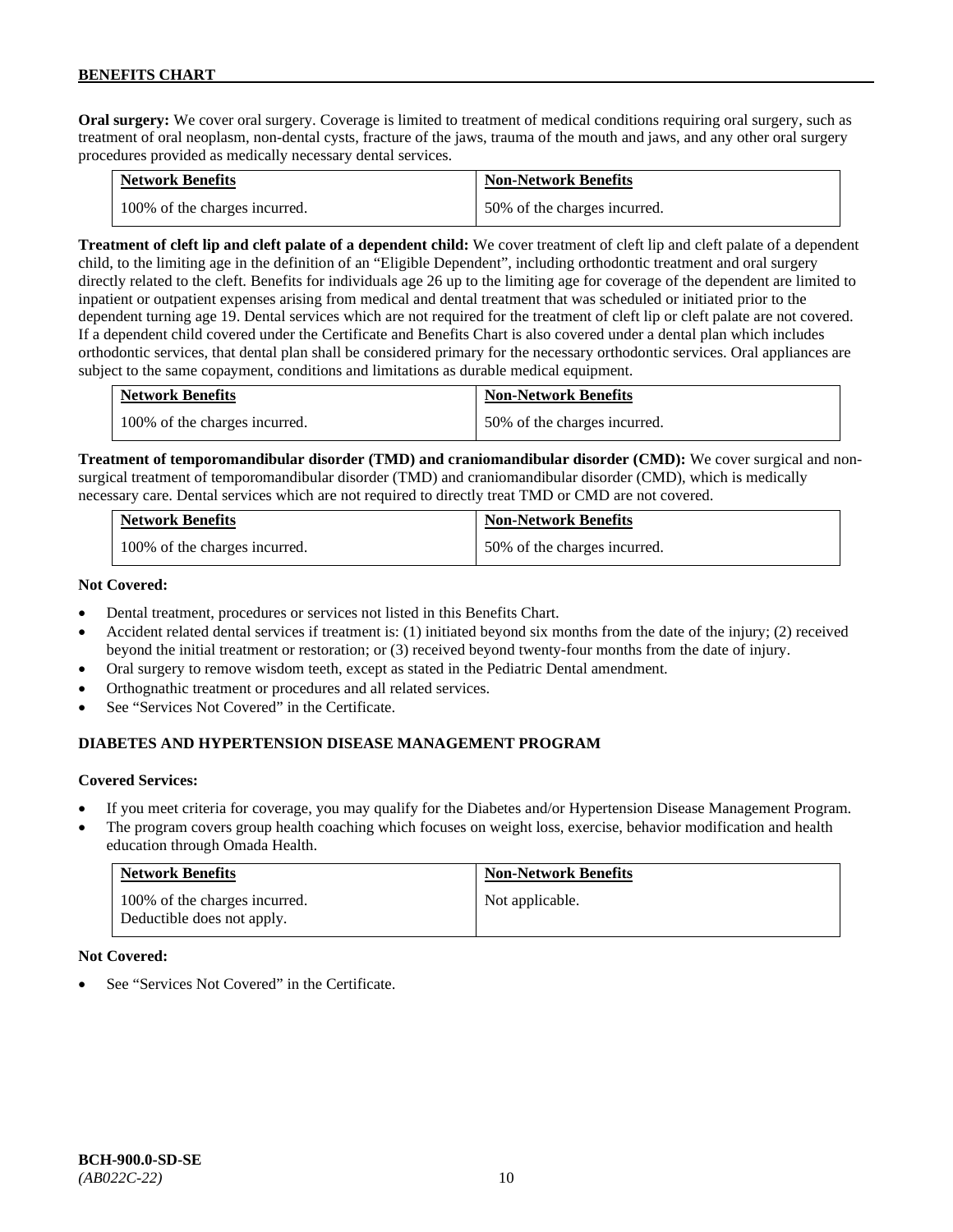# **DIABETIC EQUIPMENT AND SUPPLIES**

### **Covered Services:**

We cover physician prescribed medically appropriate and necessary drugs and supplies used in the management and treatment of diabetes for insureds with gestational, Type I or Type II diabetes including durable diabetic equipment, measurement and administration aids, and disposable supplies, as described below. Certain items are only covered if your condition meets our coverage criteria and obtained through an authorized vendor. For more information on what we cover and any prior authorization requirements, call Member Services or log on to your "myHealthPartners" account at [healthpartners.com.](http://www.healthpartners.com/)

Insulin and medications for diabetes, including prescribed oral agents for controlling blood sugars and glucagon kits are covered as outpatient drugs under the "Prescription Drug Services" section.

**Pumps and pump supplies.** These include diabetic insulin pumps, diabetic infusion pumps and infusion pump supplies such as infusion sets, tubing, connectors and syringe reservoirs.

Covered insulin pumps that are not available from a DME vendor and only available through a retail pharmacy will be covered as described below. All other insulin pumps, infusion pumps and supplies must be obtained through an authorized durable medical equipment provider and cannot be obtained at a pharmacy.

| <b>Network Benefits</b>                                                                 | <b>Non-Network Benefits</b>  |
|-----------------------------------------------------------------------------------------|------------------------------|
| Pumps received at a pharmacy:<br>100% of the charges incurred.                          | 50% of the charges incurred. |
| Pumps received from a non-pharmacy approved<br>vendor:<br>100% of the charges incurred. |                              |

#### **All other durable equipment and diabetic supplies**

Durable Diabetic Equipment and Supplies. These include continuous glucose monitoring system (CGMS), transmitter, sensors and receivers, diabetic blood glucose monitors and control/calibrating solutions (for checking accuracy or testing equipment and test strips).

Disposable Diabetic Supplies. These are one-time use supplies, including syringes, lancets, lancet devices, blood and urine ketone test strips, and needles.

Certain diabetic supplies and equipment must be purchased at a pharmacy.

| <b>Network Benefits</b>                                                                                               | <b>Non-Network Benefits</b>  |
|-----------------------------------------------------------------------------------------------------------------------|------------------------------|
| If received through a pharmacy:<br>100% of the charges incurred.                                                      | 50% of the charges incurred. |
| If received through a non-pharmacy provider:<br>100% of the charges incurred if purchased from an<br>approved vendor. |                              |

#### **Limitations:**

- No more than a 93-day supply of diabetic supplies is covered and dispensed at a time.
- We require that certain diabetic supplies and equipment be purchased at a pharmacy.
- Diabetic supplies and equipment are limited to certain models and brands.
- Durable medical equipment and supplies must be obtained from or repaired by approved vendors.
- Covered services and supplies are based on established medical policies which are subject to periodic review and modification by the medical directors. Our coverage policy for diabetic supplies includes information on our required models and brands. These medical policies (medical coverage criteria) are available by calling Member Services, or logging on to your "myHealthPartners" account at [healthpartners.com.](http://www.healthpartners.com/)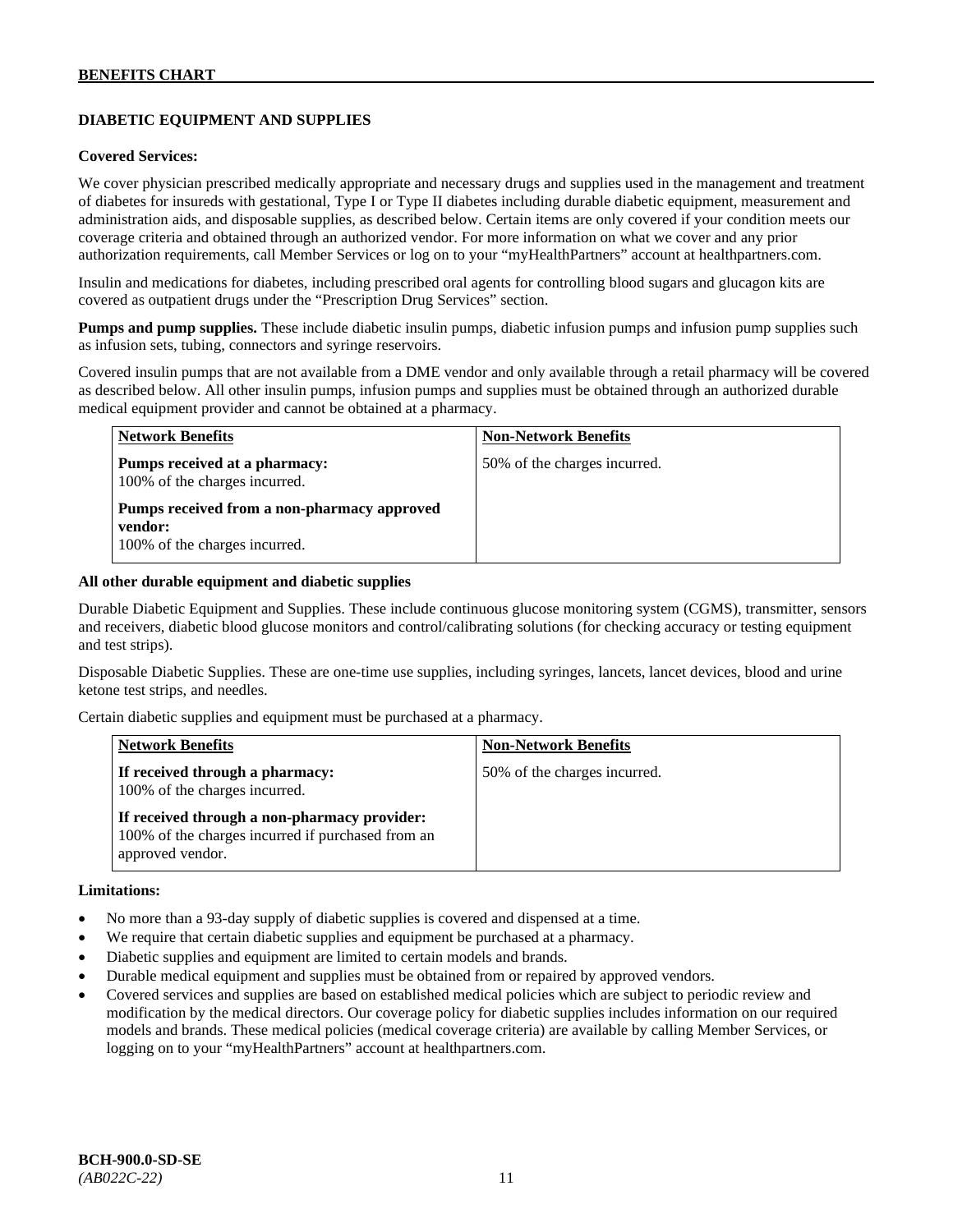### **Not Covered:**

- Replacement or repair of any covered items, if the items are (i) damaged or destroyed by misuse, abuse or carelessness, (ii) lost; or (iii) stolen.
- Duplicate or similar items.
- Labor and related charges for repair of any covered items which are more than the cost of replacement by an approved vendor.
- Batteries for monitors and equipment.
- Sales tax, mailing, delivery charges, service call charges.
- See "Services Not Covered" in the Certificate.

# **DIAGNOSTIC IMAGING SERVICES**

### **Covered Services:**

We cover diagnostic imaging, when ordered by a provider and provided in a clinic or outpatient hospital facility.

We cover services provided in a clinic or outpatient hospital facility. To see the benefit level for inpatient hospital or skilled nursing facility services, see benefits under Inpatient Hospital and Skilled Nursing Facility Services.

### **Outpatient magnetic resonance imaging (MRI) and computed tomography (CT)**

| <b>Network Benefits</b>       | <b>Non-Network Benefits</b>  |
|-------------------------------|------------------------------|
| 100% of the charges incurred. | 50% of the charges incurred. |

### **All other outpatient diagnostic imaging services**

| <b>Network Benefits</b>       | <b>Non-Network Benefits</b>  |
|-------------------------------|------------------------------|
| 100% of the charges incurred. | 50% of the charges incurred. |

### **Preventive services (MRI/CT procedures are not considered preventive)**

Diagnostic imaging services associated with preventive services are covered at the benefit level shown in the "Preventive Services" section of this Benefits Chart.

### **Not Covered:**

See "Services Not Covered" in the Certificate.

# **DURABLE MEDICAL EQUIPMENT, PROSTHETICS, ORTHOTICS AND SUPPLIES**

### **Covered Services:**

We cover equipment, supplies and services, as described below. Certain items are only covered if your condition meets our coverage criteria. For more information on what we cover and any prior authorization requirements, call Member Services or log on to your "*my*HealthPartners" account at [healthpartners.com.](http://healthpartners.com/)

- Durable medical equipment, such as wheelchairs, ventilators, oxygen, oxygen equipment, continuous positive airway pressure (CPAP) devices, hospital beds, and related services.
- Prosthetics, including breast prostheses, artificial limbs and artificial eyes, and related supplies.
- Orthotics.
- Medical supplies, including splints, surgical stockings, casts and dressings.
- Enteral feedings.
- Special dietary treatment for Phenylketonuria (PKU) and oral amino acid based elemental formula if it meets our medical coverage criteria.

Diabetic equipment and supplies are covered under the "Diabetic Equipment and Supplies" section.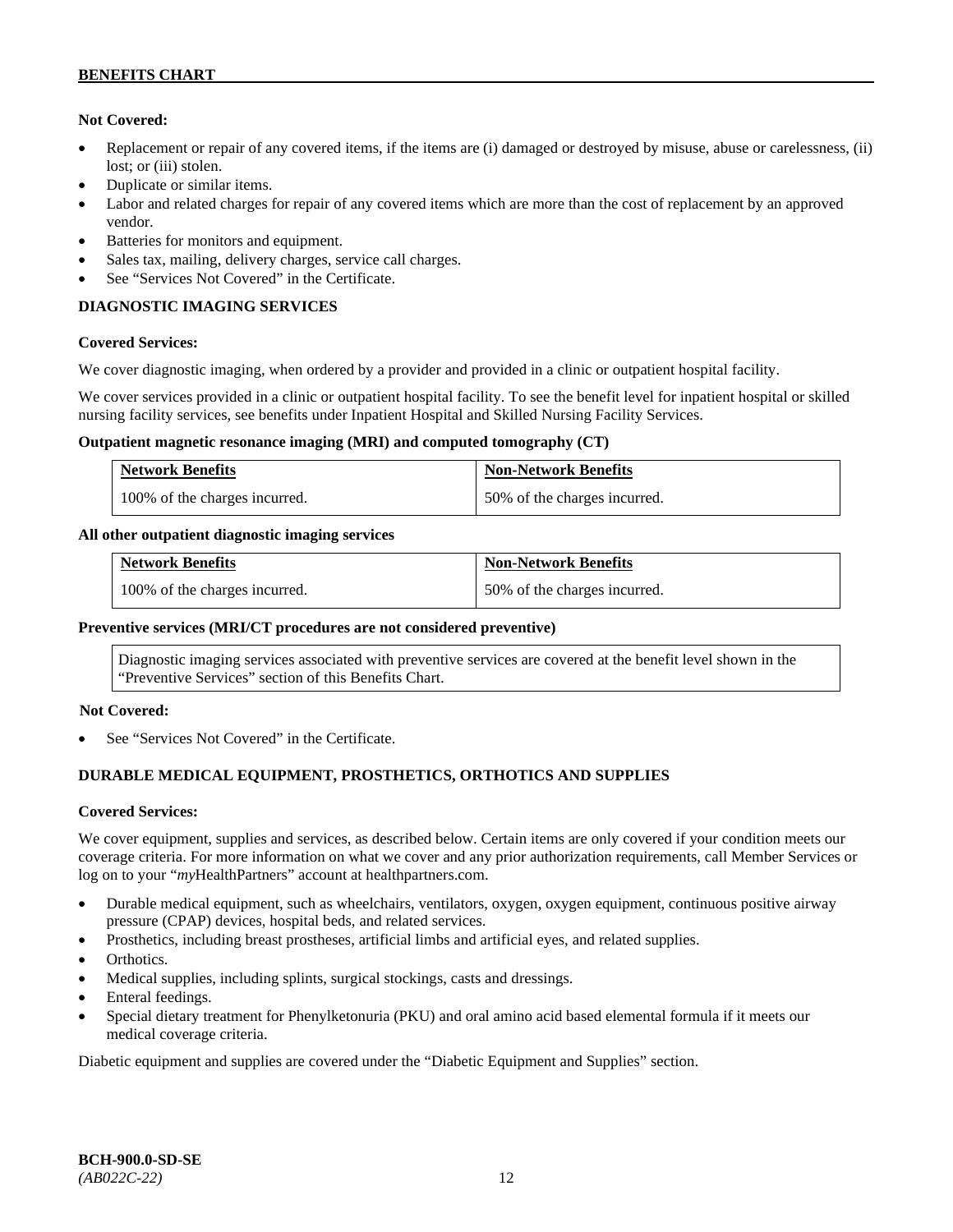### **Special dietary treatment for phenylketonuria (PKU) if it meets our medical coverage criteria**

We cover testing, diagnosis and treatment of phenylketonuria including dietary management, formulas, case management, intake and screening, assessment, comprehensive care planning and service referral.

| <b>Network Benefits</b>       | <b>Non-Network Benefits</b>  |
|-------------------------------|------------------------------|
| 100% of the charges incurred. | 50% of the charges incurred. |

### **Oral amino acid based elemental formula if it meets our medical coverage criteria**

| <b>Network Benefits</b>       | <b>Non-Network Benefits</b>  |
|-------------------------------|------------------------------|
| 100% of the charges incurred. | 50% of the charges incurred. |

### **All other durable medical equipment, prosthetics, orthotics and supplies**

| <b>Network Benefits</b>       | <b>Non-Network Benefits</b>  |
|-------------------------------|------------------------------|
| 100% of the charges incurred. | 50% of the charges incurred. |

### **Limitations:**

Coverage of durable medical equipment is limited by the following.

Payment will not exceed the cost of an alternate piece of equipment or service that is effective and medically necessary.

- For prosthetic benefits, other than oral appliances for cleft lip and cleft palate, payment will not exceed the cost of an alternate piece of equipment or service that is effective, medically necessary and enables Insureds to conduct standard activities of daily living.
- We reserve the right to determine if an item will be approved for rental vs. purchase.
- Durable medical equipment and supplies must be obtained from or repaired by approved vendors.
- Covered services and supplies are based on established medical policies which are subject to periodic review and modification by the medical or dental directors. Our coverage policy for diabetic supplies includes information on our required models and brands. These medical policies (medical coverage criteria) are available by calling Member Services, or logging on to your "*my*HealthPartners" account at [healthpartners.com.](http://www.healthpartners.com/)

### **Not Covered:**

Items which are not eligible for coverage include, but are not limited to:

- Replacement or repair of any covered items, if the items are (i) damaged or destroyed by misuse, abuse or carelessness, (ii) lost; or (iii) stolen.
- Duplicate or similar items.
- Labor and related charges for repair of any covered items which are more than the cost of replacement by an approved vendor.
- Sales tax, mailing, delivery charges, service call charges.
- Items which are primarily educational in nature or for hygiene, vocation, comfort, convenience or recreation.
- Communication aids or devices: equipment to create, replace or augment communication abilities including, but not limited to, speech processors, receivers, communication boards, or computer or electronic assisted communication.
- Hearing aids (implantable and external, including osseointegrated or bone anchored) and their fitting. This exclusion does not apply to cochlear implants.
- Eyeglasses, contact lenses and their fitting, measurement and adjustment, except as specifically described in this Benefits Chart.
- Hair prostheses (wigs).
- Household equipment which primarily has customary uses other than medical, such as, but not limited to, exercise cycles, air purifiers, central or unit air conditioners, water purifiers, non-allergenic pillows, mattresses or waterbeds.
- Household fixtures including, but not limited to, escalators or elevators, ramps, swimming pools and saunas.
- Modifications to the structure of the home including, but not limited to, its wiring, plumbing or charges for installation of equipment.
- Vehicle, car or van modifications including, but not limited to, hand brakes, hydraulic lifts and car carrier.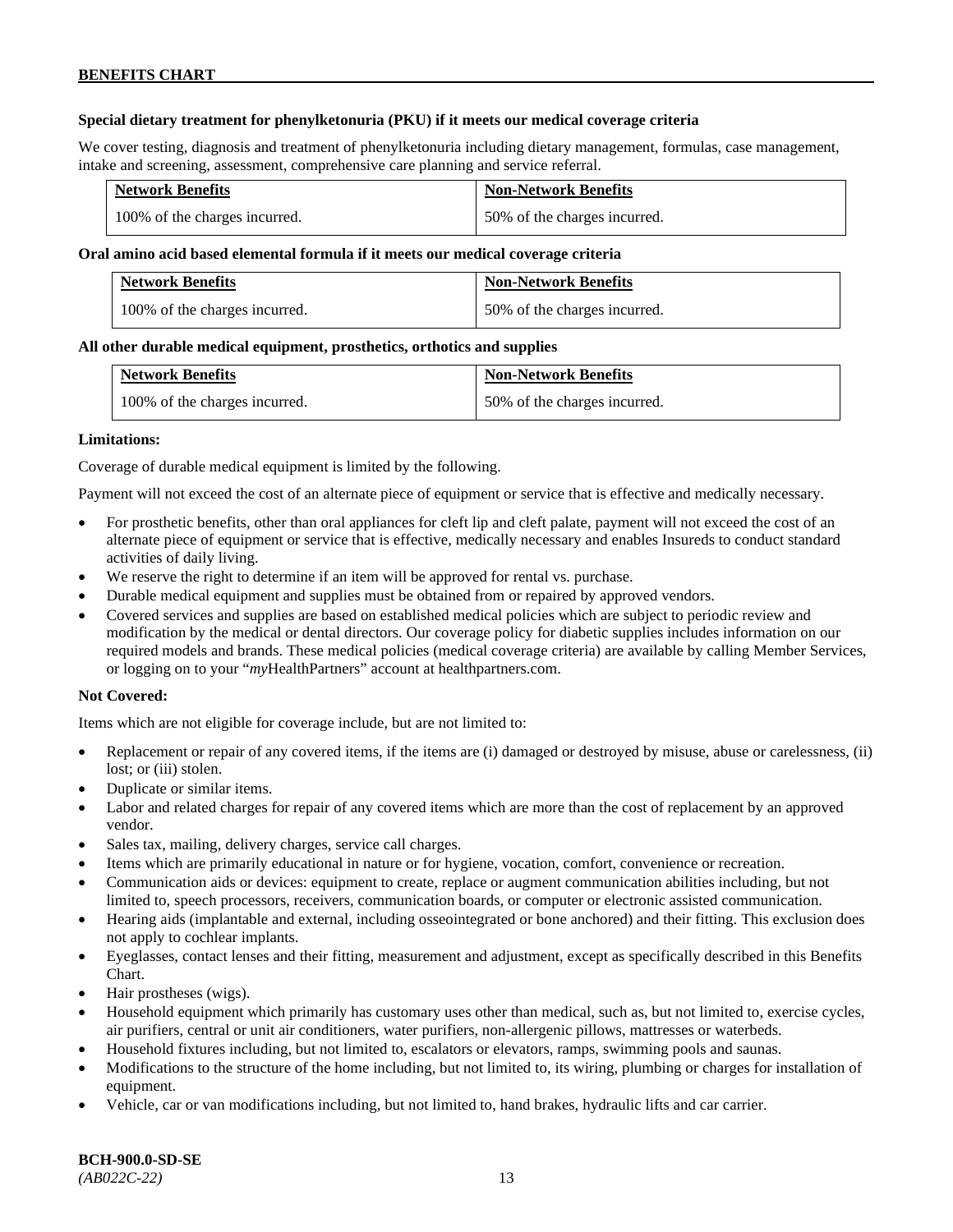- Rental equipment while owned equipment is being repaired by non-contracted vendors, beyond one month rental of medically necessary equipment.
- Other equipment and supplies, including, but not limited to, assistive devices, that we determine are not eligible for coverage.
- See "Services Not Covered" in the Certificate.

# **EMERGENCY AND URGENTLY NEEDED CARE SERVICES**

### **Covered Services:**

We cover services for emergency care and urgently needed care if the services are otherwise eligible for coverage under this Benefits Chart.

**Urgently needed care.** These are services to treat an unforeseen illness or injury:

- that are required in order to prevent a serious deterioration in your health; and
- that cannot be delayed until the next available clinic or office hours.

# **Urgently needed care at clinics**

| <b>Network Benefits</b>       | <b>Non-Network Benefits</b> |
|-------------------------------|-----------------------------|
| 100% of the charges incurred. | See Network Benefits.       |

**Emergency care.** These are services to treat:

- the sudden, unexpected onset of illness or injury which, if left untreated or unattended until the next available clinic or office hours, would result in hospitalization; or
- a condition requiring professional health services immediately necessary to preserve life or stabilize health.

Emergency care includes emergency services as defined in Division BB, Title I, Section 102 of the Consolidated Appropriations Act of 2021.

Emergency care also includes an immediate response service available on a 24-hour, seven-day-a-week basis for each child, or person, having a psychiatric crisis, a mental health crisis, or a mental health emergency.

When reviewing claims for coverage of emergency services, our medical director will take into consideration: (1) a reasonable layperson's belief that the circumstances required immediate medical care that could not wait until the next working day or next available clinic appointment; (2) the time of day and day of the week the care was provided; and (3) the presenting symptoms including, but not limited to, severe pain, to ensure that the decision to reimburse the emergency care is not made solely on the basis of the actual diagnosis.

### **Emergency care in a hospital emergency room, including professional services of a physician**

| <b>Network Benefits</b>       | <b>Non-Network Benefits</b> |
|-------------------------------|-----------------------------|
| 100% of the charges incurred. | See Network Benefits.       |

### **Inpatient emergency care in a hospital:**

| <b>Network Benefits</b>       | <b>Non-Network Benefits</b> |
|-------------------------------|-----------------------------|
| 100% of the charges incurred. | See Network Benefits.       |

### **Not Covered:**

See "Services Not Covered" in the Certificate.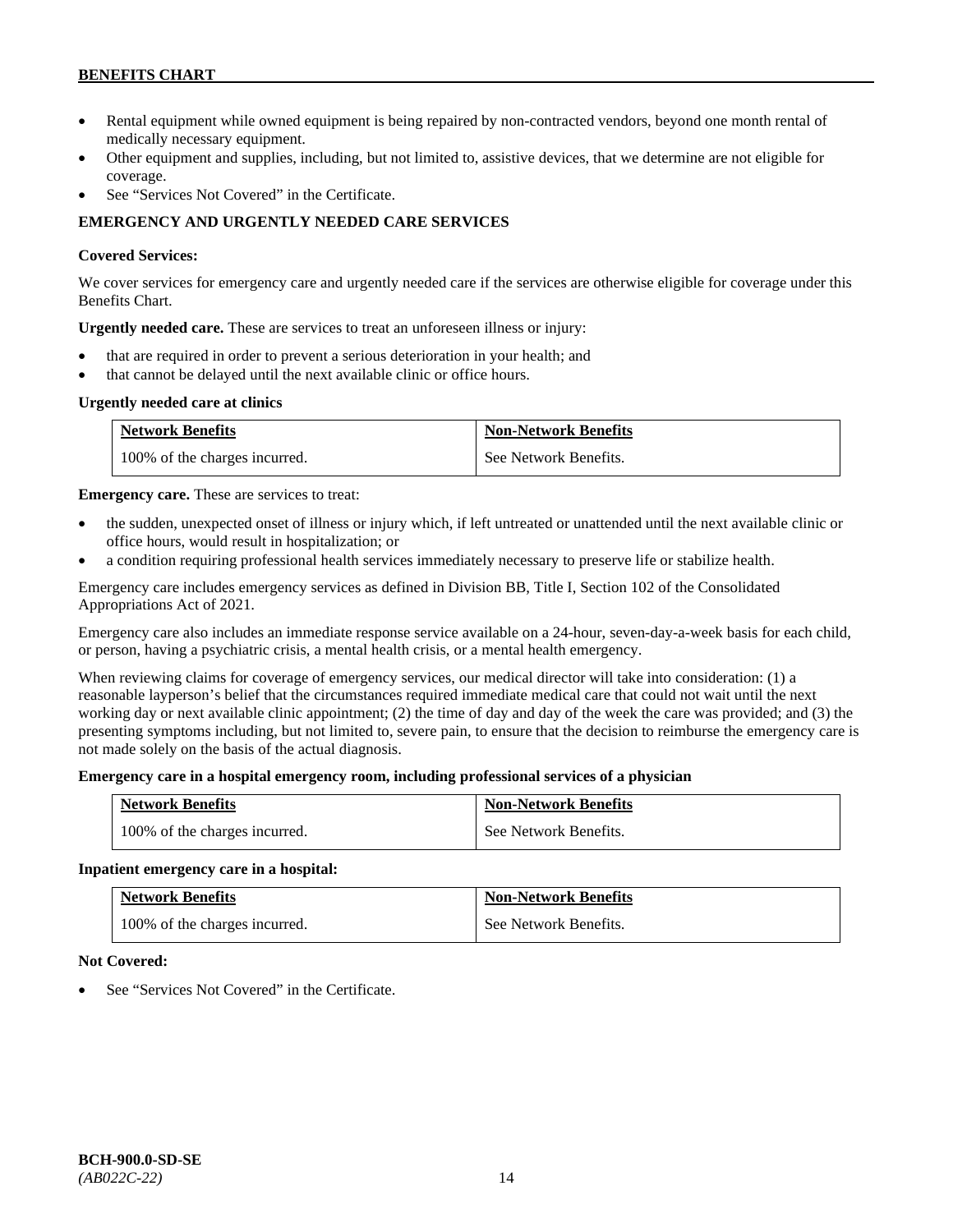# **GENE THERAPY**

### **Covered Services:**

We cover gene therapy treatment that meets our current medical coverage criteria.

| <b>Network Benefits</b>                                                                                                                                                                                  | <b>Non-Network Benefits</b> |
|----------------------------------------------------------------------------------------------------------------------------------------------------------------------------------------------------------|-----------------------------|
| Coverage level is same as corresponding Network<br>Benefits, depending on type of service provided, such<br>as Office Visits for Illness or Injury, Inpatient or<br><b>Outpatient Hospital Services.</b> | No coverage.                |

### **Limitations:**

- Gene therapy must be provided by a designated provider.
- Specific types of gene therapy are limited to therapies and conditions specified in our medical coverage criteria.

### **Not Covered:**

See "Services Not Covered" in the Certificate.

### **HEALTH EDUCATION**

### **Covered Services:**

We cover education for preventive services and education for the management of chronic health problems, such as diabetes. Coverage includes medical nutrition therapy that is provided by a certified, registered, or licensed health care professional.

We cover diabetic self-management training and education if:

- the service is provided by a physician, nurse, dietitian, pharmacist, or other licensed health care provider who satisfies the current academic eligibility requirements of the National Certification Board for Diabetic Educators and has completed a course in diabetes education and training or has been certified as a diabetes educator; and
- the training and education is based upon a diabetes program recognized by the American Diabetes Association or a diabetes program with a curriculum approved by the American Diabetes Association or the South Dakota Department of Health.

Coverage of diabetes self-management training is limited to Insureds:

- o who are newly diagnosed with diabetes or have received no prior diabetes education;
- o who require a change in current therapy;<br>o who have a co-morbid condition such heal
- who have a co-morbid condition such heart disease or renal failure; or
- o whose diabetes condition is unstable.

See "Diabetic Equipment and Supplies" to see what diabetic equipment and supplies we cover.

| <b>Network Benefits</b>                                     | <b>Non-Network Benefits</b>  |
|-------------------------------------------------------------|------------------------------|
| 100% of the charges incurred.<br>Deductible does not apply. | 50% of the charges incurred. |

#### **Not Covered:**

See "Services Not Covered" in the Certificate.

# **HOME HEALTH SERVICES**

### **Covered Services:**

We cover the following services:

- skilled nursing treatment in the home intended to provide a safe transition from other levels of care;
- physical therapy, occupational therapy, speech therapy, respiratory therapy and other therapeutic services;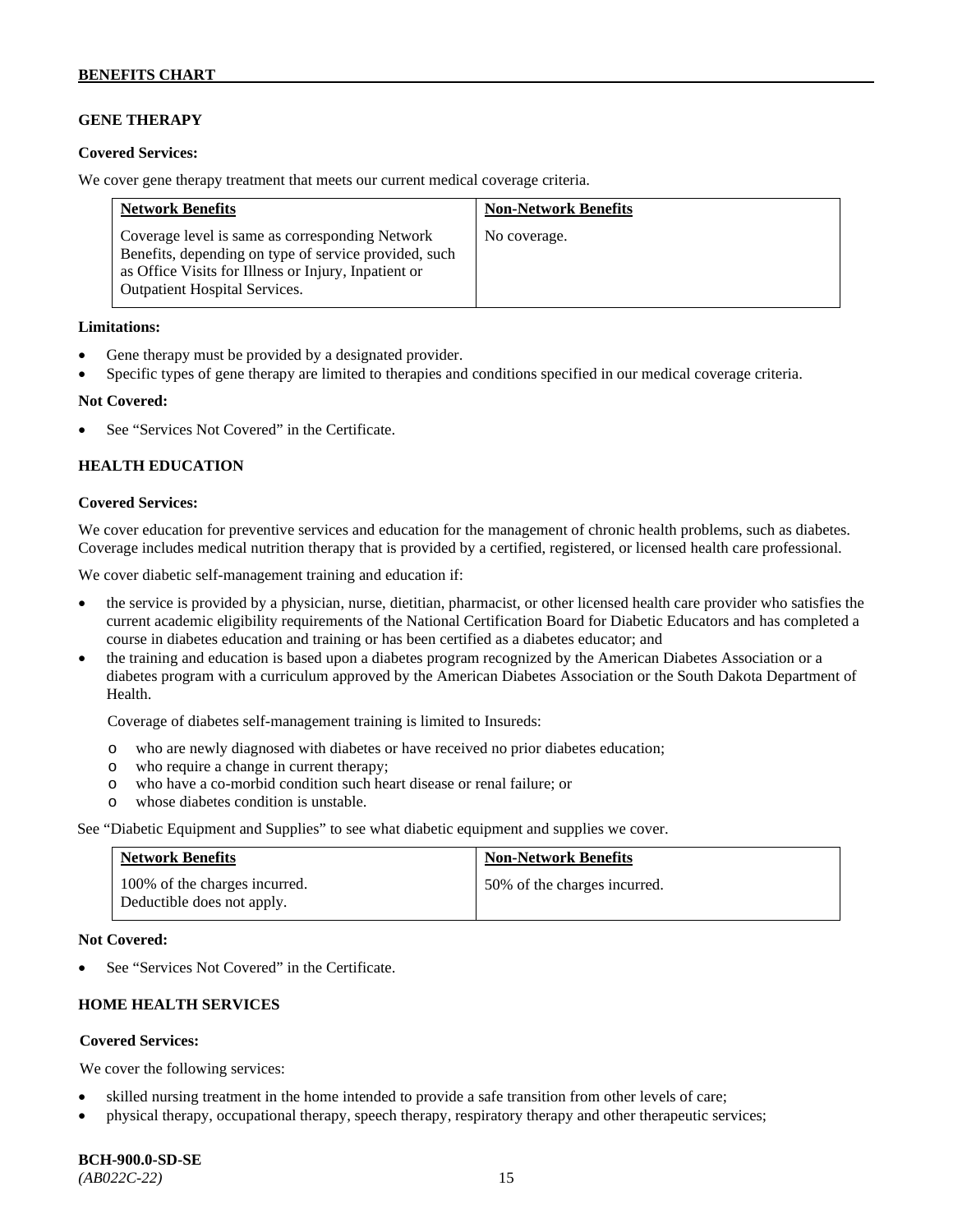- non-routine prenatal and postnatal services;
- routine postnatal well child visits, as described in the Coverage Criteria;
- phototherapy services for newborns. For phototherapy services for newborns and high risk prenatal services, supplies and equipment are included;
- home health aide services and other eligible home health services when provided in your home, if you are homebound (i.e., unable to leave home without considerable effort due to a medical condition. Lack of transportation does not constitute homebound status);
- total parenteral nutrition/intravenous ("TPN/IV") therapy, equipment, supplies and drugs in connection with IV therapy. IV line care kits are covered under Durable Medical Equipment. You do not need to be homebound to receive total parenteral nutrition/intravenous ("TPN/IV") therapy;
- palliative care benefits. Palliative care includes symptom management, education and establishing goals of care. We waive the requirement that you be homebound for a limited number of home visits for palliative care (as shown in this Benefits Chart), if you have a life-threatening, non-curable condition which has a prognosis of survival of two years or less. Additional palliative care visits are eligible under the home health services benefit if you are homebound and meet all other requirements defined in this section.

Home health services are eligible and covered only when they are:

- medically necessary; and
- provided as rehabilitative care, terminal care or maternity care; and
- ordered by a physician, and included in the written home care plan.

### **Physical therapy, occupational therapy, speech therapy, respiratory therapy, home health aide services and palliative care**

| <b>Network Benefits</b>       | <b>Non-Network Benefits</b>  |
|-------------------------------|------------------------------|
| 100% of the charges incurred. | 50% of the charges incurred. |

### **TPN/IV therapy, skilled nursing services, non-routine prenatal/postnatal services and phototherapy**

| Network Benefits              | <b>Non-Network Benefits</b>  |
|-------------------------------|------------------------------|
| 100% of the charges incurred. | 50% of the charges incurred. |

Each 24-hour visit (or shifts of up to 24-hour visits) equals one visit and counts toward the Maximum visits for all other services shown below. Any visit that lasts less than 24 hours, regardless of the length of the visit, will count as one visit toward the Maximum visits for all other services shown below. All visits must be medically necessary and benefit eligible.

#### **Routine postnatal well child visit**

| <b>Network Benefits</b>                                     | <b>Non-Network Benefits</b>  |
|-------------------------------------------------------------|------------------------------|
| 100% of the charges incurred.<br>Deductible does not apply. | 50% of the charges incurred. |

#### **Maximum visits for palliative care**

If you are eligible to receive palliative care in the home and you are not homebound, there is a maximum of 12 visits per calendar year.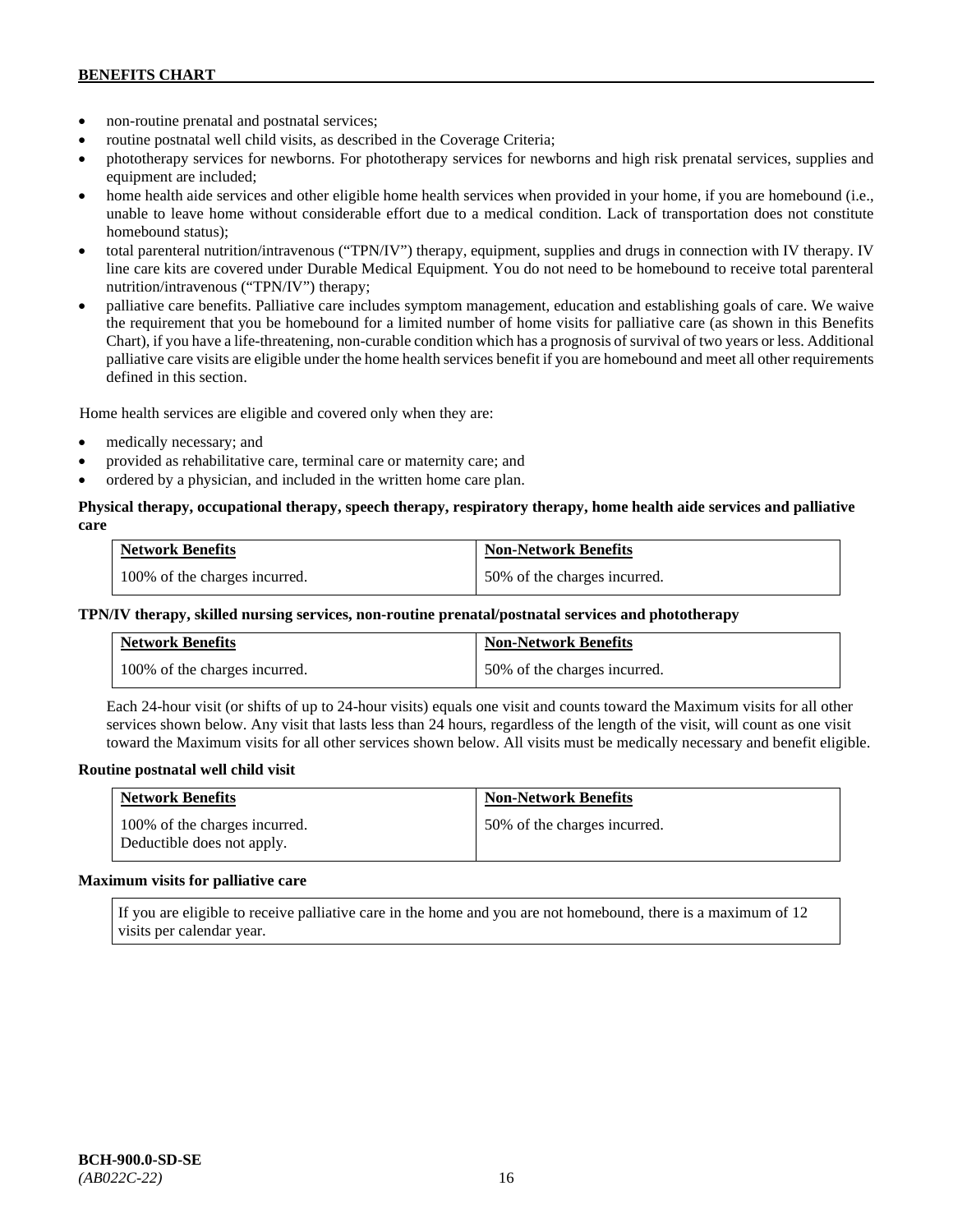### **Maximum visits for all other services**

| <b>Network Benefits</b>       | <b>Non-Network Benefits</b> |
|-------------------------------|-----------------------------|
| 120 visits per calendar year. | 60 visits per calendar year |

Each visit provided under the Network Benefits and Non-Network Benefits counts toward the maximums shown under both Maximum visits sections. The routine postnatal well child visit does not count toward the visit limit.

### **Limitations:**

- Home health services are not provided as a substitute for a primary caregiver in the home or as relief (respite) for a primary caregiver in the home. We will not reimburse family members or residents in your home for the above services.
- A service shall not be considered a skilled nursing service merely because it is performed by, or under the direct supervision of, a licensed nurse. Where a service (such as tracheotomy suctioning or ventilator monitoring) or like services, can be safely and effectively performed by a non-medical person (or self-administered), without the direct supervision of a licensed nurse, the service shall not be regarded as a skilled nursing service, whether or not a skilled nurse actually provides the service. The unavailability of a competent person to provide a non-skilled service shall not make it a skilled service when a skilled nurse provides it. Only the skilled nursing component of so-called "blended" services (i.e. services which include skilled and non-skilled components) are covered under this Benefits Chart.

### **Not Covered:**

- Financial or legal counseling services.
- Housekeeping or meal services in your home.
- Services provided by a family member or enrollee, or a resident in the enrollee's home.
- Vocational rehabilitation and recreational or educational therapy. Recreation therapy is therapy provided solely for the purpose of recreation, including, but not limited to: (a) requests for physical therapy or occupational therapy to improve athletic ability, and (b) braces or guards to prevent sports injuries.
- See "Services Not Covered" in the Certificate.

### **HOSPICE SERVICES**

### **Applicable Definitions:**

**Part-time.** This is up to two hours of service per day, more than two hours is considered continuous care.

**Continuous Care.** This is from two to twelve hours of service per day provided by a registered nurse, licensed practical nurse, or home health aide, during a period of crisis in order to maintain a terminally ill patient at home.

**Appropriate Facility.** This is a nursing home, hospice residence, or other inpatient facility.

**Custodial Care Related to Hospice Services.** This means providing assistance in the activities of daily living and the care needed by a terminally ill patient which can be provided by primary caregiver (i.e., family member or friend) who is responsible for the patient's home care.

### **Covered Services:**

**Hospice Program.** We cover the services described below if you are terminally ill and accepted as a hospice program participant. You must meet the eligibility requirements of the program, and elect to receive services through the hospice program. If you elect to receive hospice services, you do so in lieu of curative treatment for your terminal illness for the period you are enrolled in the hospice program.

**Eligibility:** In order to be eligible to be enrolled in the hospice program, you must: (1) be a terminally ill patient (prognosis of six months or less); (2) have chosen a palliative treatment focus (i.e., emphasizing comfort and supportive services rather than treatment attempting to cure the disease or condition); and (3) continue to meet the terminally ill prognosis as reviewed by our medical director or his or her designee over the course of care. You may withdraw from the hospice program at any time.

**Eligible Services:** Hospice services include the following services provided in accordance with an approved hospice treatment plan.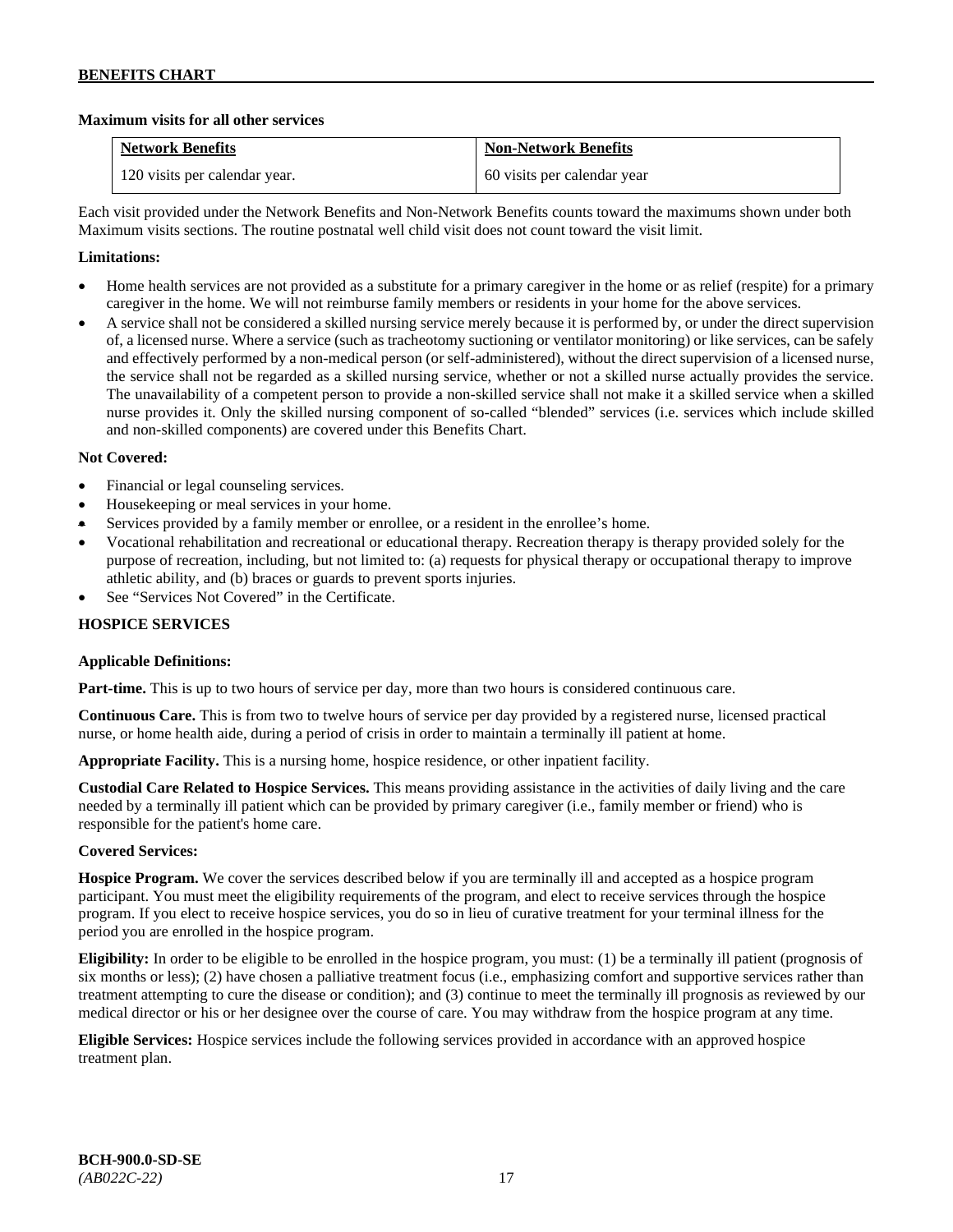- Inpatient Services: We cover inpatient services in a hospital facility.
- Home Health Services:
	- Part-time care provided in your home by an interdisciplinary hospice team (which may include a physician, nurse, social worker, and spiritual counselor) and medically necessary home health services are covered.
	- o One or more periods of continuous care in your home or in a setting which provides day care for pain or symptom management, when medically necessary, will be covered.
- Other Services:
	- o Respite care is covered for care in your home or in an appropriate facility, to give your primary caregivers (i.e., family members or friends) rest and/or relief when necessary in order to maintain a terminally ill patient at home*.*
	- o Medically necessary medications for pain and symptom management.
	- o Semi-electric hospital beds and other durable medical equipment are covered.
	- o Emergency and non-emergency care is covered.

| <b>Network Benefits</b>       | <b>Non-Network Benefits</b>  |
|-------------------------------|------------------------------|
| 100% of the charges incurred. | 50% of the charges incurred. |

Respite care is limited to five episodes, up to five days per episode. Inpatient hospice services are limited to 15 days per lifetime.

# **Not Covered:**

- Financial or legal counseling services.
- Housekeeping or meal services in your home.
- Custodial or maintenance care related to hospice services, whether provided in the home or in a nursing home.
- Any service not specifically described as covered services under this hospice services benefits.
- Any services provided by members of your family or residents in your home.
- See "Services Not Covered" in the Certificate.

# **HOSPITAL AND SKILLED NURSING FACILITY SERVICES**

### **Covered Services:**

We cover services as described below.

### **Medical or surgical hospital services**

**Inpatient hospital services:** We cover the following medical or surgical services, for the treatment of acute illness or injury, which require the level of care only provided in an acute care facility. These services must be authorized by a physician.

Inpatient hospital services include: room and board; the use of operating or maternity delivery rooms; intensive care facilities; newborn nursery facilities; general nursing care, anesthesia, laboratory and diagnostic imaging services, reconstructive surgery, radiation therapy, physical therapy, prescription drugs or other medications administered during treatment, blood and blood products (unless replaced), and blood derivatives, and other diagnostic or treatment related hospital services; physician and other professional medical and surgical services provided while in the hospital, including gender confirmation surgery that meets medical coverage criteria.

Services for items for personal convenience, such as television rental, are not covered.

We cover, following a vaginal delivery, a minimum of 48 hours of inpatient care for the mother and newborn child. We cover, following a caesarean section delivery, a minimum of 96 hours of inpatient care for the mother and newborn child. If the duration of inpatient care is less than these minimums, we also cover a minimum of one home visit by a registered nurse for post-delivery care, within 4 days of discharge of the mother and newborn child. Services provided by the registered nurse include, but are not limited to, parent education, assistance and training in breast and bottle feeding, and conducting any necessary and appropriate clinical tests. We shall not provide any compensation or other non-medical remuneration to encourage a mother and newborn to leave inpatient care before the duration minimums specified.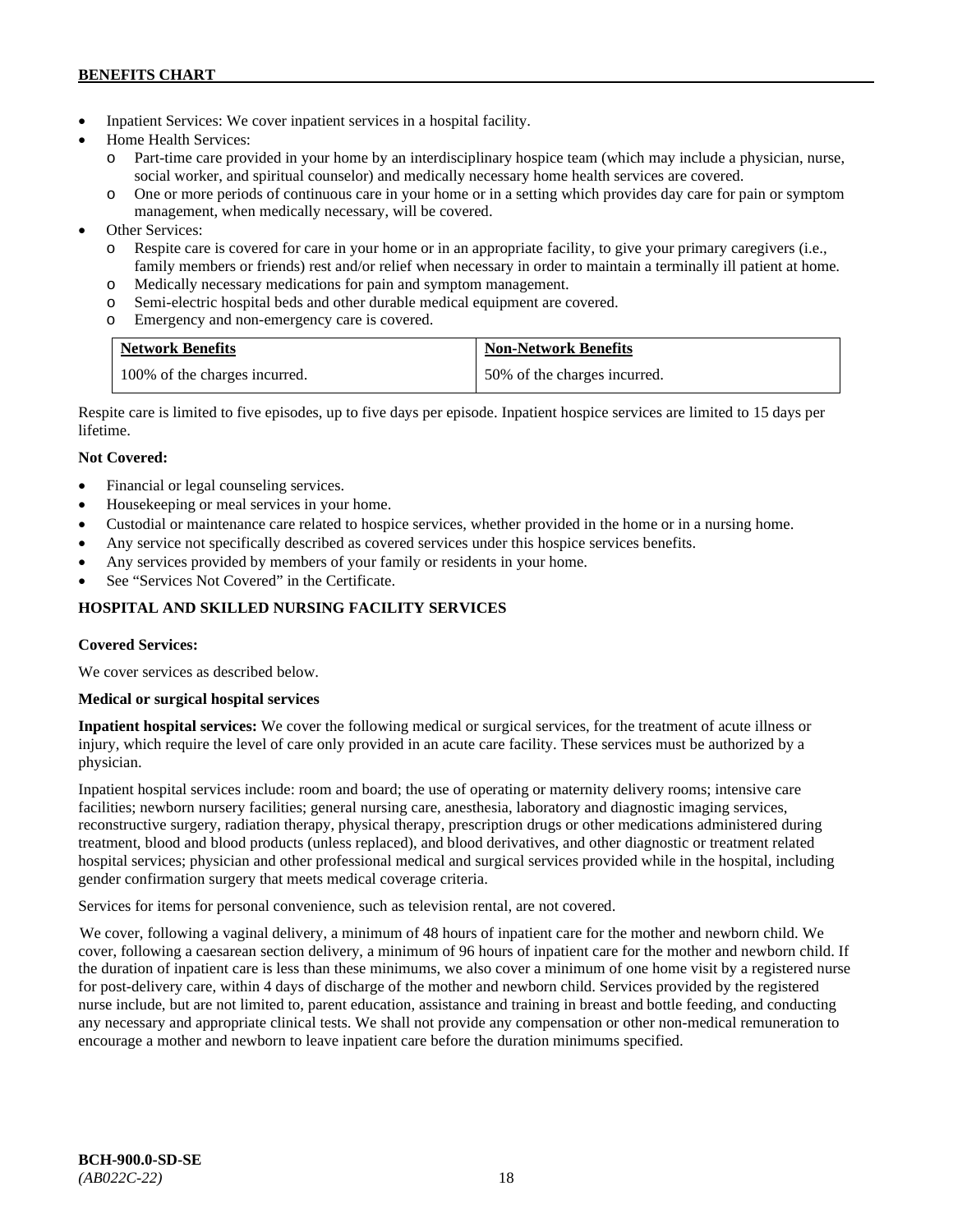Group health plans and health insurance issuers generally may not, under Federal law, restrict benefits for any hospital length of stay in connection with childbirth for the mother of newborn child to less than 48 hours following a vaginal delivery, or less than 96 hours following a caesarean section. However, Federal law generally does not prohibit the mother's or newborn's attending provider, after consulting with the mother, from discharging the mother or her newborn earlier than 48 hours (or 96 hours as applicable). In any case plans and issuers may not, under Federal law, require that a provider obtain authorization from the plan or the insurance issuer for prescribing a length of stay not in excess of 48 hours (or 96 hours).

| <b>Network Benefits</b>       | <b>Non-Network Benefits</b>  |
|-------------------------------|------------------------------|
| 100% of the charges incurred. | 50% of the charges incurred. |

Each insured's admission or confinement, including that of a newborn child, is separate and distinct from the admission or confinement of any other insured.

### **Outpatient hospital, ambulatory care or surgical facility services:**

We cover the following medical and surgical services, for diagnosis or treatment of illness or injury on an outpatient basis. These services must be authorized by a physician.

Outpatient services include: use of operating rooms, maternity delivery rooms or other outpatient departments, rooms or facilities; and the following outpatient services: general nursing care, anesthesia, laboratory and diagnostic imaging services, reconstructive surgery, radiation therapy, physical therapy, drugs administered during treatment, blood and blood products (unless replaced), and blood derivatives, and other diagnostic or treatment related outpatient services; physician and other professional medical and surgical services provided while an outpatient, including gender confirmation surgery that meets medical coverage criteria.

Prior authorization by our medical director is required for new, experimental or reconstructive technologies or procedures. Requests must be submitted prior to performing the technology or procedure.

To see the benefit level for diagnostic imaging services, laboratory services and physical therapy, see benefits under Diagnostic Imaging Services, Laboratory Services and Physical Therapy in this Benefits Chart.

| <b>Network Benefits</b>       | <b>Non-Network Benefits</b>  |
|-------------------------------|------------------------------|
| 100% of the charges incurred. | 50% of the charges incurred. |

**Skilled nursing facility care:** We cover room and board, daily skilled nursing and related ancillary services for post-acute treatment and rehabilitative care of illness or injury that meets medical coverage criteria.

| <b>Network Benefits</b>                        | <b>Non-Network Benefits</b>                    |
|------------------------------------------------|------------------------------------------------|
| 100% of the charges incurred.                  | 50% of the charges incurred.                   |
| Limited to a 90 day maximum per calendar year. | Limited to a 90 day maximum per calendar year. |

Each day of services provided under the Network Benefits and Non-Network Benefits, combined, applies toward the maximums shown above.

#### **Not Covered:**

- Services for items for personal convenience, such as television rental, are not covered.
- See "Services Not Covered" in the Certificate.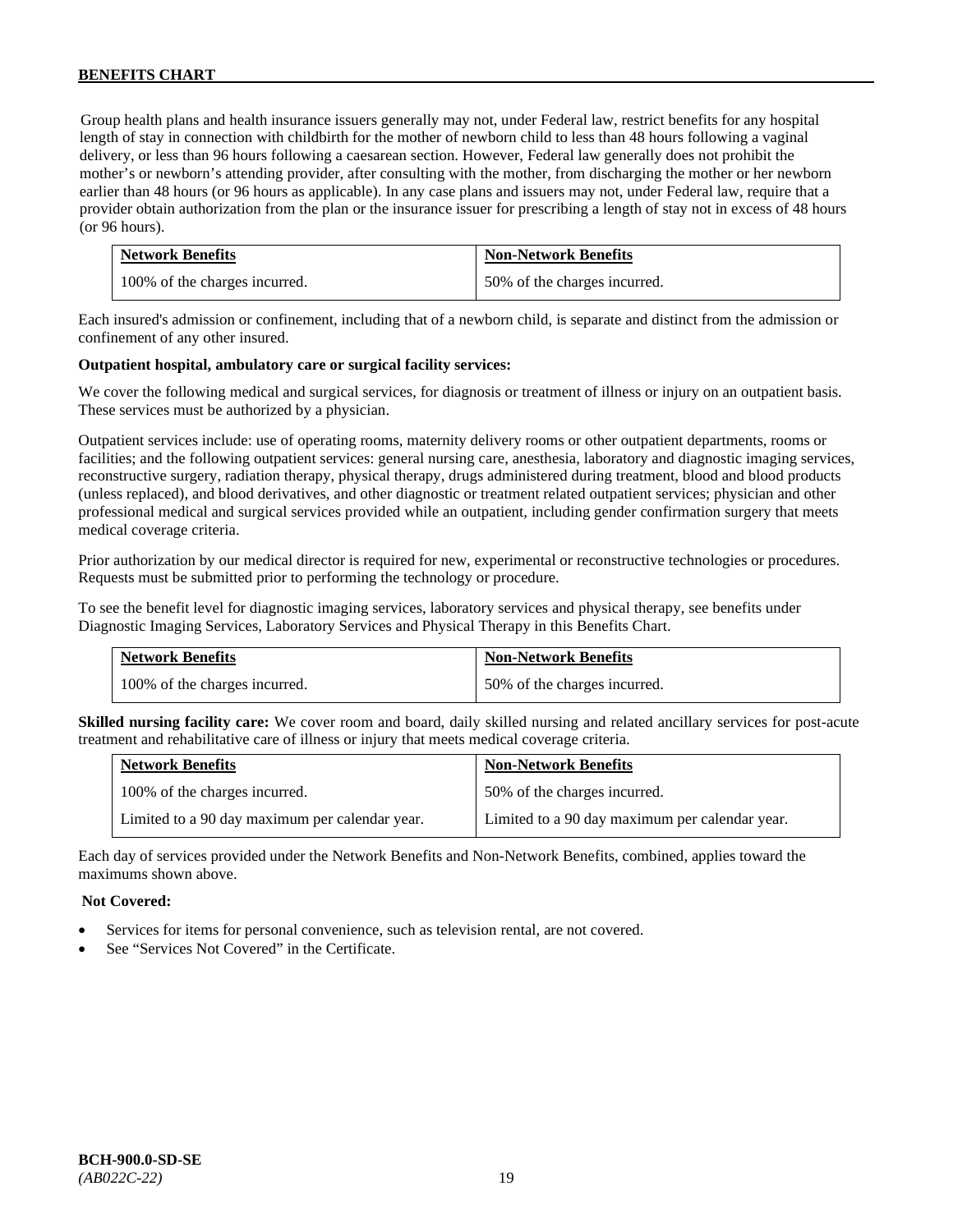# **INFERTILITY DIAGNOSIS**

### **Covered Services:**

We cover the diagnosis of infertility. These services include diagnostic procedures and tests provided in connection with an infertility evaluation, office visits and consultations to diagnose infertility.

| <b>Network Benefits</b>       | <b>Non-Network Benefits</b>  |
|-------------------------------|------------------------------|
| 100% of the charges incurred. | 50% of the charges incurred. |

Coverage is limited to office visits and consultations to diagnose infertility. Treatment is not covered.

### **Not Covered:**

- Infertility/fertility treatment, including but not limited to, office visits, laboratory services, diagnostic imaging services and fertility drugs; reversal of sterilization; and sperm, ova or embryo acquisition, retrieval or storage; however, we cover office visits and consultations to diagnose infertility.
- Services related to the establishment of surrogate pregnancy and fees for a surrogate. However, pregnancy and maternity services are covered for an insured under this Benefits Chart, including a surrogate pregnancy.
- See "Services Not Covered" in the Certificate.

### **LABORATORY SERVICES**

#### **Covered Services:**

We cover laboratory tests when ordered by a provider and provided in a clinic or outpatient hospital facility.

We cover services provided in a clinic or outpatient hospital facility. To see the benefit level for inpatient hospital or skilled nursing facility services, see benefits under Inpatient Hospital and Skilled Nursing Facility Services.

### **Prostate-specific antigen (PSA) testing**

| <b>Network Benefits</b>       | <b>Non-Network Benefits</b>  |
|-------------------------------|------------------------------|
| 100% of the charges incurred. | 50% of the charges incurred. |

#### **All other laboratory services**

#### **Services for illness or injury**

| Network Benefits              | <b>Non-Network Benefits</b>  |
|-------------------------------|------------------------------|
| 100% of the charges incurred. | 50% of the charges incurred. |

#### **Preventive Services**

Laboratory services associated with preventive services are covered at the benefit level shown in the "Preventive Services" section of this Benefits Chart.

#### **Not Covered:**

See "Services Not Covered" in the Certificate.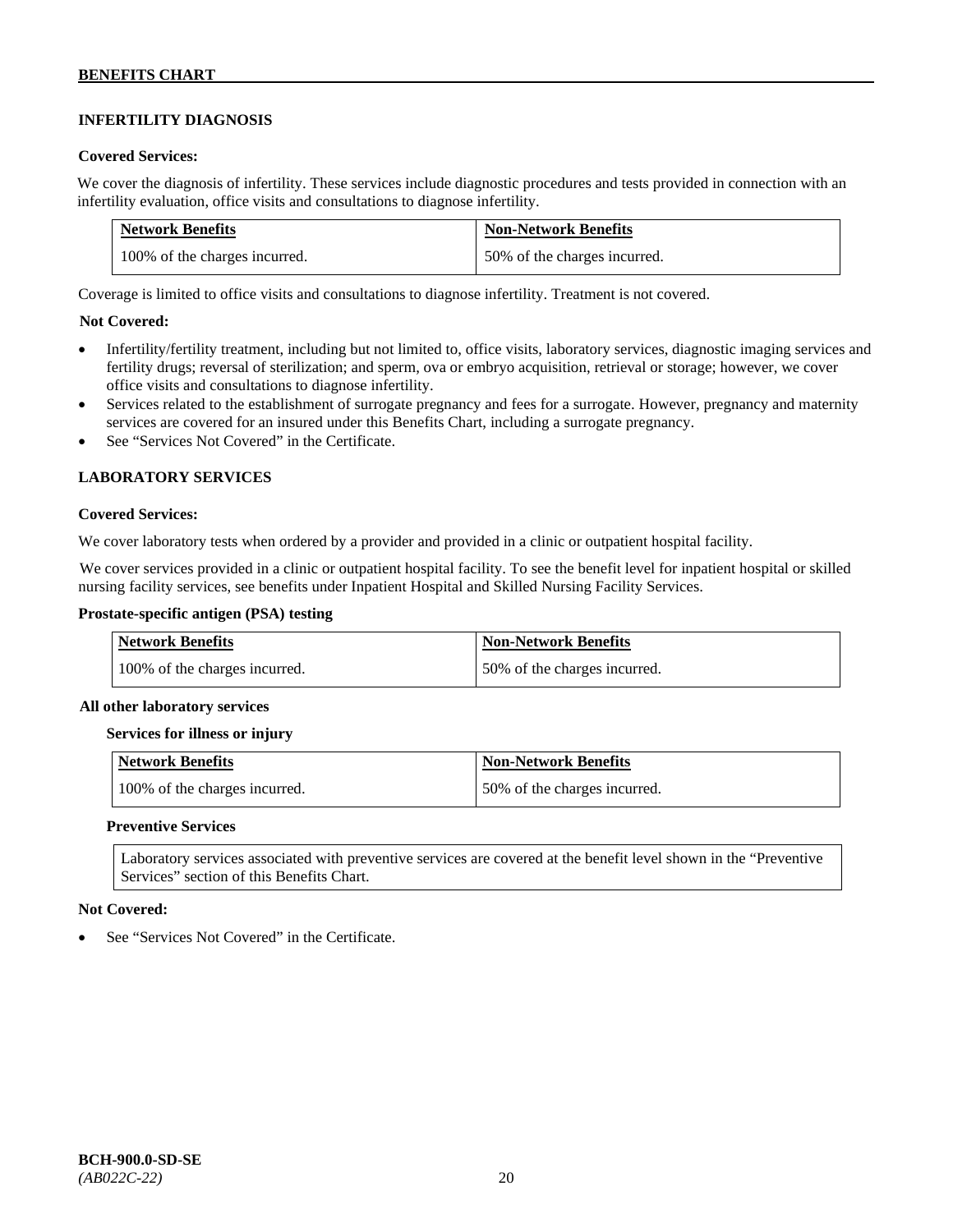# **MASTECTOMY RECONSTRUCTION BENEFIT**

### **Covered Services:**

We cover reconstruction of the breast on which the mastectomy has been performed; surgery and reconstruction of the other breast to produce symmetrical appearance, and prostheses and physical complications of all stages of mastectomy, including lymphedemas.

| <b>Network Benefits</b>                              | <b>Non-Network Benefits</b>                           |
|------------------------------------------------------|-------------------------------------------------------|
| Coverage level is same as corresponding Network      | Coverage level is same as corresponding Non-Network   |
| Benefits, depending on type of service provided such | Benefits, depending on type of service provided, such |
| as Office Visits for Illness or Injury, Inpatient or | as Office Visits for Illness or Injury, Inpatient or  |
| Outpatient Hospital Services.                        | Outpatient Hospital Services.                         |

#### **Not Covered:**

See "Services Not Covered" in the Certificate.

# **MEDICATION THERAPY DISEASE MANAGEMENT PROGRAM**

### **Covered Services:**

If you meet our criteria for coverage, you may qualify for our Medication Therapy Disease Management Program.

The program covers consultations with a designated network pharmacist.

Covered services are based on established medical policies, which are subject to periodic review and modification by the medical directors. These medical policies (medical coverage criteria) are available online at [healthpartners.com](http://www.healthpartners.com/) or by calling Member Services.

| <b>Network Benefits</b>                                     | <b>Non-Network Benefits</b> |
|-------------------------------------------------------------|-----------------------------|
| 100% of the charges incurred.<br>Deductible does not apply. | No coverage.                |

#### **Not Covered:**

See "Services Not Covered" in the Certificate.

### **OFFICE VISITS FOR ILLNESS OR INJURY**

#### **Covered Services:**

We cover the following when medically necessary: professional medical and surgical services and related supplies, including biofeedback, of physicians and other health care providers; blood and blood products (unless replaced) and blood derivatives.

We cover diagnosis and treatment of illness or injury to the eyes. Where contact or eyeglass lenses are prescribed as medically necessary for the post-operative treatment of cataracts or for the treatment of aphakia, acute or chronic corneal pathology, or keratoconus, we cover the initial evaluation, lenses and fitting. Insureds must pay for lens replacement beyond the initial pair.

We cover medically necessary professional services by a licensed physician or audiologist appropriate for the treatment of hearing impairment to a person under the age of 19. Hearing aids are not covered.

Services received via video, e-visit or telephone are covered under the "Telehealth/Telemedicine Services" section.

#### **Office visits**

| <b>Network Benefits</b>       | <b>Non-Network Benefits</b>  |
|-------------------------------|------------------------------|
| 100% of the charges incurred. | 50% of the charges incurred. |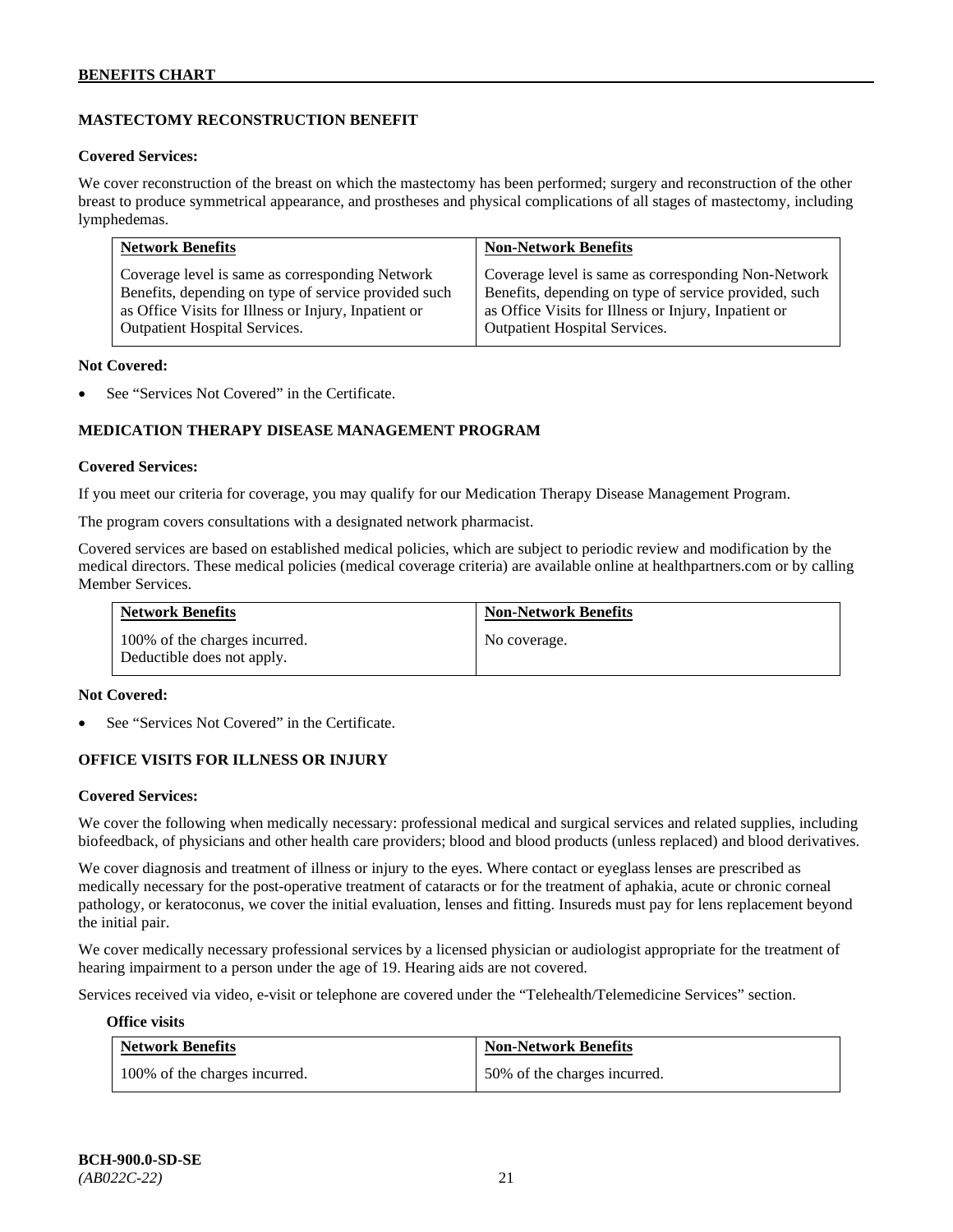### **Convenience clinics**

| <b>Network Benefits</b>       | <b>Non-Network Benefits</b>  |
|-------------------------------|------------------------------|
| 100% of the charges incurred. | 50% of the charges incurred. |

### **Injections administered in a physician's office, other than immunizations:**

### **Allergy Injections**

| <b>Network Benefits</b>       | <b>Non-Network Benefits</b>  |
|-------------------------------|------------------------------|
| 100% of the charges incurred. | 50% of the charges incurred. |

### **All other injections**

| <b>Network Benefits</b>       | <b>Non-Network Benefits</b>  |
|-------------------------------|------------------------------|
| 100% of the charges incurred. | 50% of the charges incurred. |

### **Not Covered:**

- Court ordered treatment.
- See "Services Not Covered" in the Certificate.

### **PEDIATRIC EYEWEAR**

### **Covered Services:**

- We cover pediatric eyewear for children.
- Routine eye exams are covered under the "Preventive Services" section.

| <b>Network Benefits</b>       | <b>Non-Network Benefits</b> |
|-------------------------------|-----------------------------|
| 100% of the charges incurred. | No coverage.                |

#### **Limitations:**

- Coverage under this provision will continue until the end of the month in which the child turns age 19.
- Limited to one of the following per calendar year:
	- o one pair of eyeglasses including one set of prescription lenses, frames from our designated eyewear collection, and anti-scratch coating; or
	- o one pair of non-disposable contact lenses; or
	- a one-year supply of disposable contact lenses.
- Contact lens fittings are limited to two per calendaryear.

### **Not Covered:**

- Frames that are not included in our designated eyewear collection. However, one pair of lenses will be covered if an insured chooses frames outside our designated eyewear collection.
- More than one pair of lenses or frames or non-disposable contacts per calendar year, regardless of the reason. This includes replacement of eyeglasses or contact lenses due to loss, breakage, theft, or change in prescription.
- Safety glasses or goggles for sports or vocational reasons.
- Upgrades including, but not limited to, UV protection and no-line multifocal lenses.
- See "Services Not Covered" in the Certificate.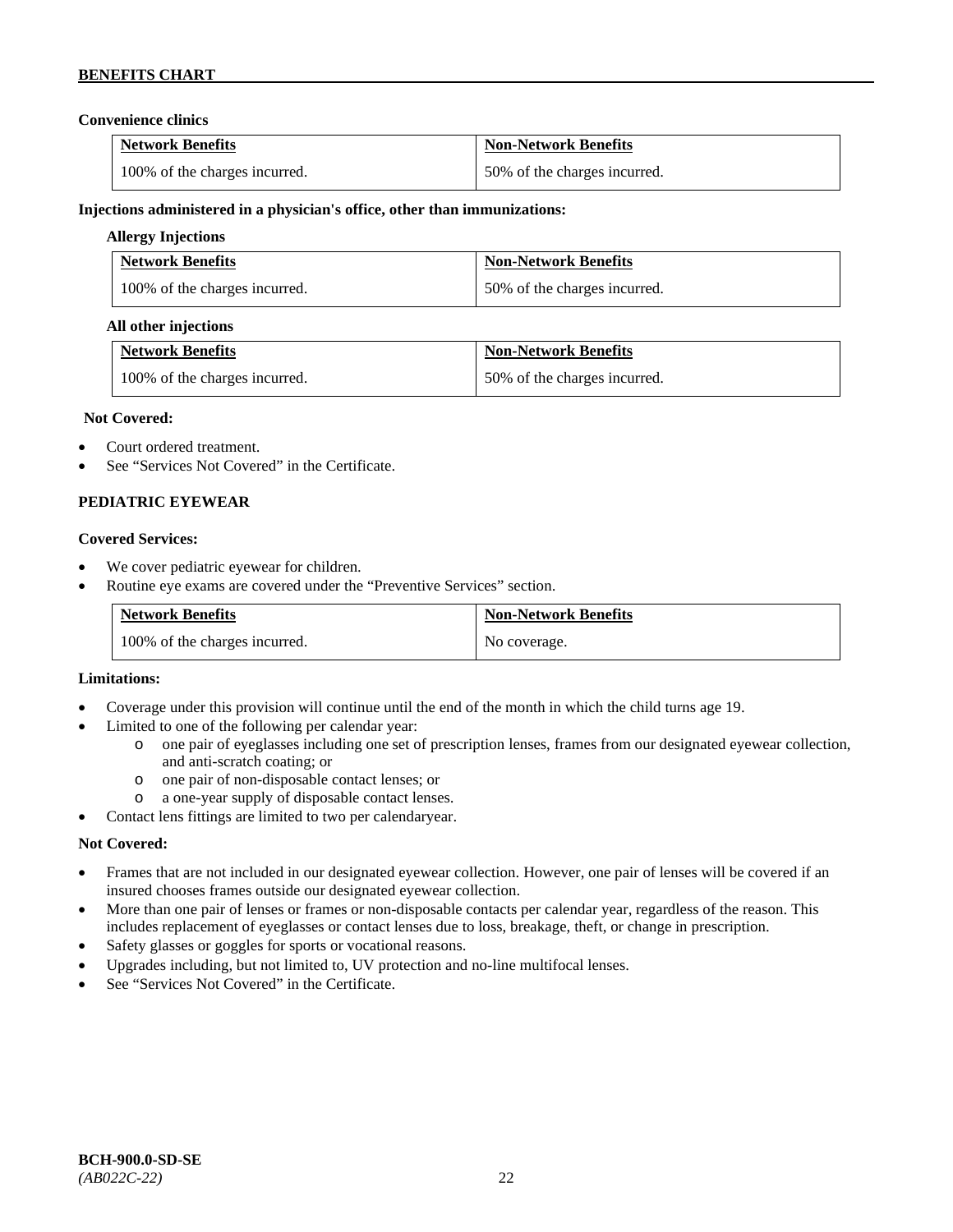# **PHYSICAL THERAPY, OCCUPATIONAL THERAPY AND SPEECH THERAPY**

#### **Covered Services:**

We cover the following physical therapy, occupational therapy and speech therapy services:

- Medically necessary rehabilitative care to correct the effects of illness or injury.
- Habilitative care rendered for congenital, developmental or medical conditions which have significantly limited the successful initiation of normal speech and normal motor development.

Massage therapy which is performed in conjunction with other treatment/modalities by a physical or occupational therapist, is part of a prescribed treatment plan and is not billed separately is covered.

We cover services provided in a clinic. We also cover physical therapy provided in an outpatient hospital facility. To see the benefit level for inpatient hospital or skilled nursing facility services, see benefits under Inpatient Hospital and Skilled Nursing Facility Services.

#### **Rehabilitative care**

| <b>Network Benefits</b>       | <b>Non-Network Benefits</b>  |
|-------------------------------|------------------------------|
| 100% of the charges incurred. | 50% of the charges incurred. |

### **Habilitative care**

| <b>Network Benefits</b>       | <b>Non-Network Benefits</b>  |
|-------------------------------|------------------------------|
| 100% of the charges incurred. | 50% of the charges incurred. |

#### **Not Covered:**

- Massage therapy for the purpose of comfort or convenience of the Insured.
- See "Services Not Covered" in the Certificate.

### **PRE-DIABETES DISEASE MANAGEMENT PROGRAM**

#### **Covered Services:**

If you meet our criteria for coverage, you may qualify for the Pre-diabetes Disease Management Program through Omada Health.

The program covers group health coaching which focuses on weight loss, exercise, behavior modification and health education at select locations determined by the plan.

| <b>Network Benefits</b>                                     | <b>Non-Network Benefits</b> |
|-------------------------------------------------------------|-----------------------------|
| 100% of the charges incurred.<br>Deductible does not apply. | Not applicable.             |

#### **Not Covered:**

See "Services Not Covered" in the Certificate.

### **PRESCRIPTION DRUG SERVICES**

#### **Covered Services:**

We cover prescription drugs and medications, which can be self-administered or are administered in a physician's office. We will not exclude coverage of off-label use of drugs to treat cancer or life threatening conditions on the grounds that the drug has not been approved by the FDA for that indication if that drug is recognized for the treatment of such indication in one of the standard reference compendia and when an appropriate level of evidence or medical necessity is met.

### **For Network Benefits, drugs and medications must be obtained at a Network Pharmacy.**

**If a copayment is required, you must pay one copayment for each 31-day supply, or portion thereof, unless otherwise indicated below.**

| <b>BCH-900.0-SD-SE</b> |  |
|------------------------|--|
| $(AB022C-22)$          |  |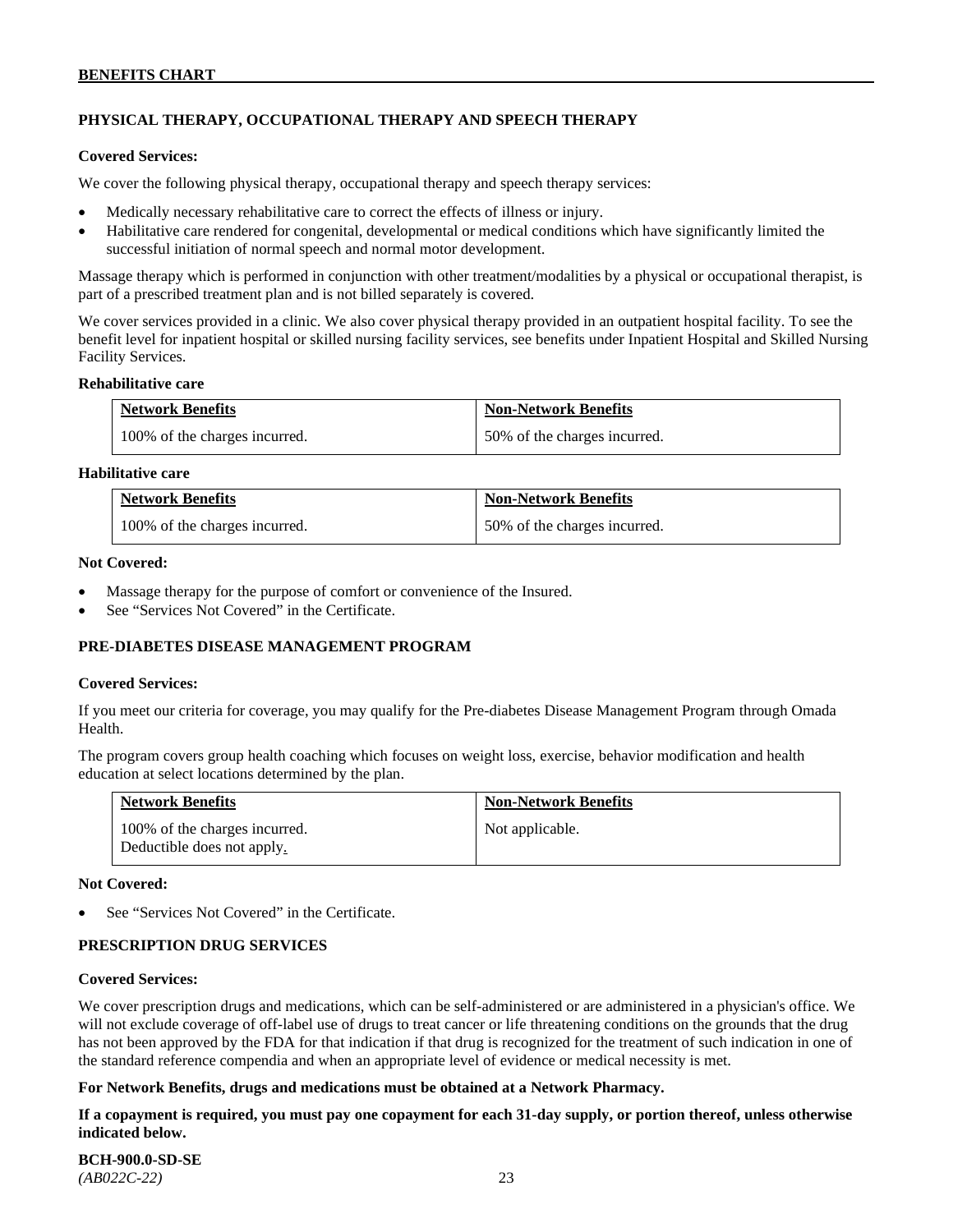# **Outpatient drugs (except as specified below)**

| <b>Network Benefits</b>                                                                                                                                      | <b>Non-Network Benefits</b>  |
|--------------------------------------------------------------------------------------------------------------------------------------------------------------|------------------------------|
| 100% of the charges incurred for formulary drugs.                                                                                                            | 50% of the charges incurred. |
| Formulary insulin is considered preventive and is not<br>subject to your deductible. In no event will your cost<br>for a formulary insulin drug exceed \$25. |                              |
| Non-formulary drugs are covered at 80% of the<br>charges incurred.                                                                                           |                              |

# **Mail order drugs**

| <b>Network Benefits</b>                                                                                                                                                                                                                               | <b>Non-Network Benefits</b>                                                                                                |
|-------------------------------------------------------------------------------------------------------------------------------------------------------------------------------------------------------------------------------------------------------|----------------------------------------------------------------------------------------------------------------------------|
| For your convenience, you may also get up to a 93-day<br>supply of outpatient prescription drugs that can be self-<br>administered through the designated mail order service.<br>Specialty drugs are not available through the mail order<br>service. | See Network mail order drugs benefit.<br>Mail order drugs are only available through the<br>designated mail order service. |

### **Specialty drugs that are self-administered**

| <b>Network Benefits</b>                                                                                                                    | <b>Non-Network Benefits</b> |
|--------------------------------------------------------------------------------------------------------------------------------------------|-----------------------------|
| 100% of the charges incurred.                                                                                                              | No coverage.                |
| For Network Benefits, specialty drugs are limited to<br>drugs on the specialty drug list and must be obtained<br>from a designated vendor. |                             |

### **Drugs for treatment of growth deficiency**

| <b>Network Benefits</b>                                                                                                                            | <b>Non-Network Benefits</b>  |
|----------------------------------------------------------------------------------------------------------------------------------------------------|------------------------------|
| 100% of the charges incurred.                                                                                                                      | 50% of the charges incurred. |
| For Network Benefits, growth deficiency drugs are<br>limited to drugs on the specialty drug list and must be<br>obtained from a designated vendor. |                              |

# **Tobacco cessation drugs are covered for all FDA-approved tobacco cessation drugs**

| <b>Network Benefits</b>                                     | <b>Non-Network Benefits</b>  |
|-------------------------------------------------------------|------------------------------|
| 100% of the charges incurred.<br>Deductible does not apply. | 50% of the charges incurred. |

# **Contraceptive drugs**

| <b>Network Benefits</b>                                                                                                                                         | <b>Non-Network Benefits</b>  |
|-----------------------------------------------------------------------------------------------------------------------------------------------------------------|------------------------------|
| 100% of the charges incurred for formulary drugs.<br>Deductible does not apply.                                                                                 | 50% of the charges incurred. |
| If a physician requests that a non-formulary<br>contraceptive drug be dispensed as written, the drug<br>will be covered at 100%, not subject to the deductible. |                              |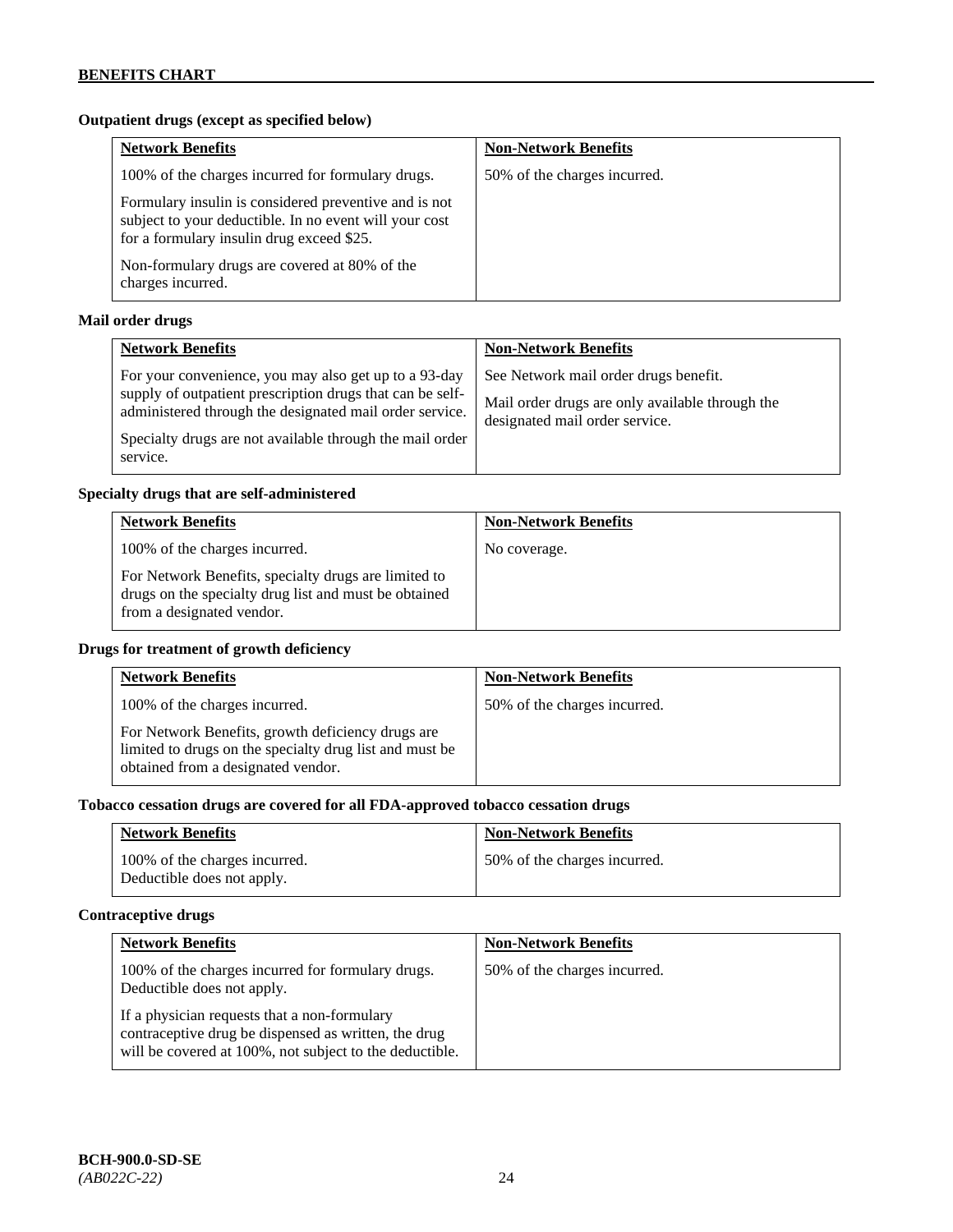**ACA preventive medications.** We cover preventive medications currently recommended by USPSTF with an A or B rating if they are prescribed by your medical provider and they are listed on our Commercial ACA Preventive Drug List. Preventive medications are subject to periodic review and modification. Changes would be effective in accordance with the federal rules and reflected in our current medical coverage criteria for preventive care services.

| <b>Network Benefits</b>                                     | <b>Non-Network Benefits</b>  |
|-------------------------------------------------------------|------------------------------|
| 100% of the charges incurred.<br>Deductible does not apply. | 50% of the charges incurred. |

### **Limitations:**

- Certain drugs may require prior authorization as indicated on the Formulary. HealthPartners may require prior authorization for the drug and also the site where the drug will be provided. Certain drugs are subject to our utilization review process and quantity limits as indicated on our Formulary.
- Certain non-formulary drugs require prior authorization. In addition, certain drugs may be subject to any quantity limits applied as part of our trial program. The trial drug program applies to new prescriptions for certain drugs which have high toxicity, low tolerance, high costs and/or high potential for waste. Trial drugs are indicated on the formulary and/or the Specialty Drug List. Your first fill of a trial drug may be limited to less than a month supply. If the drug is well tolerated and effective, you will receive the remainder of your first month supply.
- If an insured requests a brand name drug when there is a generic equivalent, the brand name drug will be covered up to the charge that would apply to the generic drug, minus any required copayment. If a physician requests that a brand name drug be dispensed as written, the drug will be paid at the non-formulary benefit.
- We may require Insureds to try over-the-counter (OTC) drug alternatives before approving more costly formulary prescription drugs.
- Unless otherwise specified in the "Prescription Drug Services" section, you may receive up to a 31-day supply per prescription.
- New prescriptions to treat certain chronic conditions are limited to a 31-day supply.
- A 93-day supply will be covered and dispensed only at pharmacies that participate in our extended day supply program.
- No more than a 31-day supply of Specialty Drugs will be covered and dispensed at a time, unless it is a manufacturer supplied drug that cannot be split that supplies the insured with more than a 31-day supply.

### **Not Covered:**

- Replacement of prescription drugs, medications, equipment and supplies due to loss, damage or theft.
- Nonprescription (over the counter) drugs or medications, including, but not limited to, vitamins, supplements, homeopathic remedies, and non-FDA approved drugs, unless listed on the Formulary and prescribed by a physician or legally authorized health care provider under applicable state and federal law. We cover off-label use of drugs to treat cancer as specified in the "Prescription Drug Services" section of this Benefits Chart. This exclusion does not include over-the-counter contraceptives for women as allowed under the Affordable Care Act when the Insured obtains a prescription for the item. In addition, if the Insured obtains a prescription, this exclusion does not include aspirin to prevent cardiovascular disease for men and women of certain ages; folic acid supplements for women who may become pregnant; fluoride chemoprevention supplements for children without fluoride in their water source; and iron supplements for children ages 6-12 months who are at risk for anemia.
- All drugs for the treatment of sexual dysfunction.
- Fertility drugs.
- Medical cannabis.
- Drugs on the Excluded Drug List. The Excluded Drug List includes select drugs within a therapy class that are not eligible for coverage. This includes drugs that may be excluded for certain indications. The Excluded Drug List is available a[t HealthPartners.com.](http://www.healthpartners.com/)
- Drugs that are newly approved by the FDA until they are reviewed and approved by HealthPartners Pharmacy and Therapeutics Committee.
- Medical devices approved by the FDA will not be covered under the "Prescription Drug Services" section unless they are on our Formulary. Covered medical devices are generally submitted and reimbursed under your medical benefits.
- See "Services Not Covered" in the Certificate.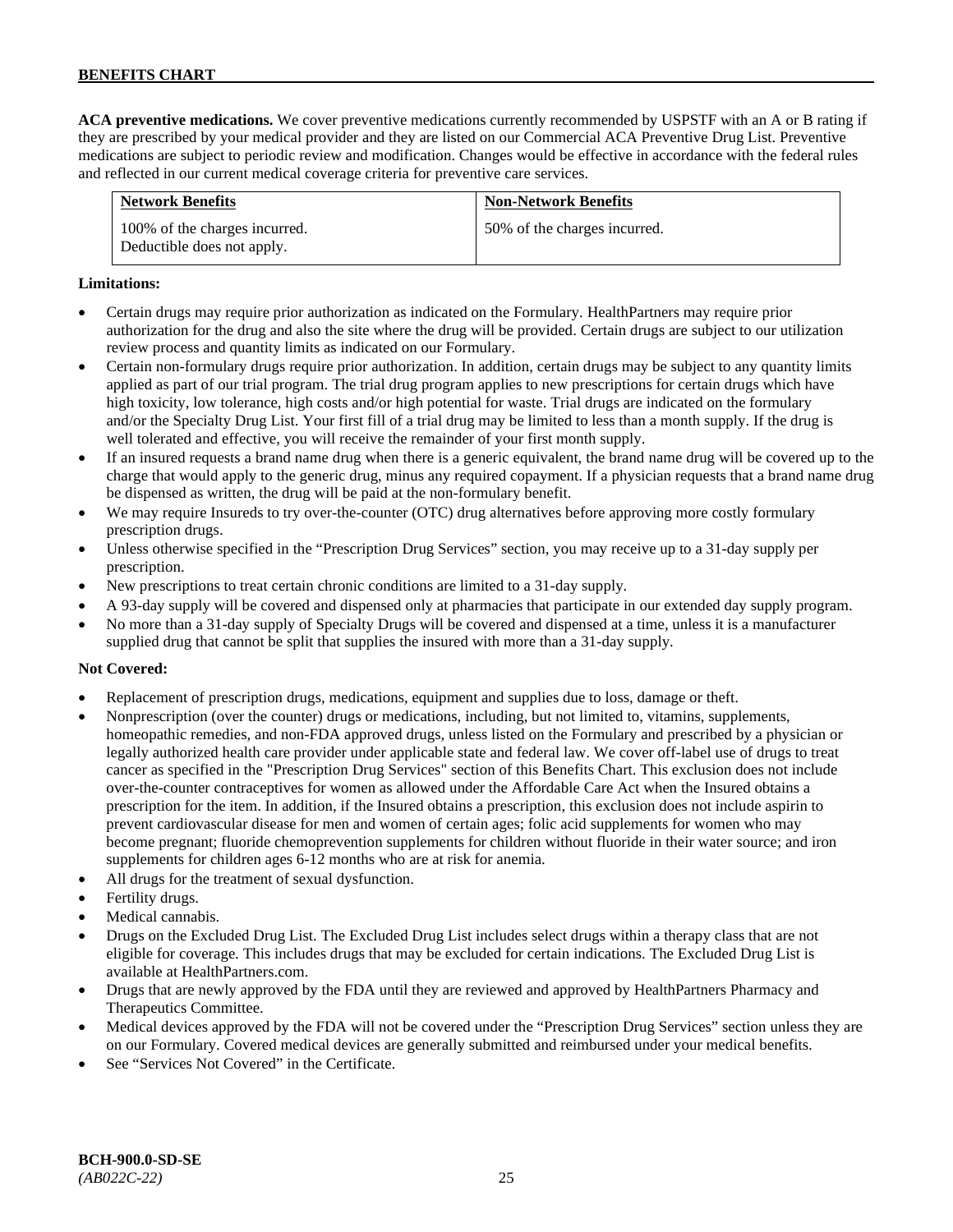# **PREVENTIVE SERVICES**

### **Applicable Definitions:**

**Routine Preventive Services** are routine healthcare services that include screenings, checkups and counseling to prevent illness, disease or other health problems before symptoms occur.

**Diagnostic Services** are services to help a provider understand your symptoms, diagnose illness, and decide what treatment may be needed. They may be the same services that are listed as preventive services, but they are being used as diagnostic services. Your provider will determine if these services are preventive or diagnostic. These services are not preventive if received as part of a visit to diagnose, manage, or maintain an acute or chronic medical condition, illness or injury. When that occurs, unless otherwise indicated below, standard deductibles, copayments or coinsurance apply.

### **Covered Services:**

We cover preventive services which meet any of the requirements under the Affordable Care Act (ACA) shown in the bulleted items below. These preventive services are covered at 100% under the Network Benefits with no deductible, copayments or coinsurance. If a preventive service is not required by the ACA and it is covered at a lower benefit level or if a group qualifies for an exemption or accommodation for certain benefits under the ACA, it will be specified below. Preventive benefits mandated under the ACA are subject to periodic review and modification. Changes would be effective in accordance with the federal rules. Preventive services mandated by the ACA include:

- Evidence-based items or services that have in effect a rating of A or B in the current recommendations of the United States Preventive Services Task Force with respect to the individual;
- Immunizations for routine use in children, adolescents, and adults that have in effect a recommendation from the Advisory Committee on Immunization Practices of the Centers for Disease Control and Prevention with respect to the individual;
- With respect to infants, children, and adolescents, evidence-informed preventive care and screenings provided for in comprehensive guidelines supported by the Health Resources and Services Administration; and
- With respect to women, preventive care and screenings provided for in comprehensive guidelines supported by the Health Resources and Services Administration.

Covered services are based on established medical policies, which are subject to periodic review and modification by the medical or dental directors. These medical policies (medical coverage criteria) are available by calling Member Services, or logging on to your "*my*HealthPartners" account at [HealthPartners.com.](http://www.healthpartners.com/)

#### **ACA and state mandated preventive services are covered as follows:**

**Routine health exams and periodic health assessments.** A physician or health care provider will counsel you as to how often health assessments are needed based on age, sex and health status. This includes screening and counseling for tobacco use and all FDA approved tobacco cessation medications including over-the-counter drugs (as shown in the "Prescription Drug Services" section).

| <b>Network Benefits</b>                                     | <b>Non-Network Benefits</b>  |
|-------------------------------------------------------------|------------------------------|
| 100% of the charges incurred.<br>Deductible does not apply. | 50% of the charges incurred. |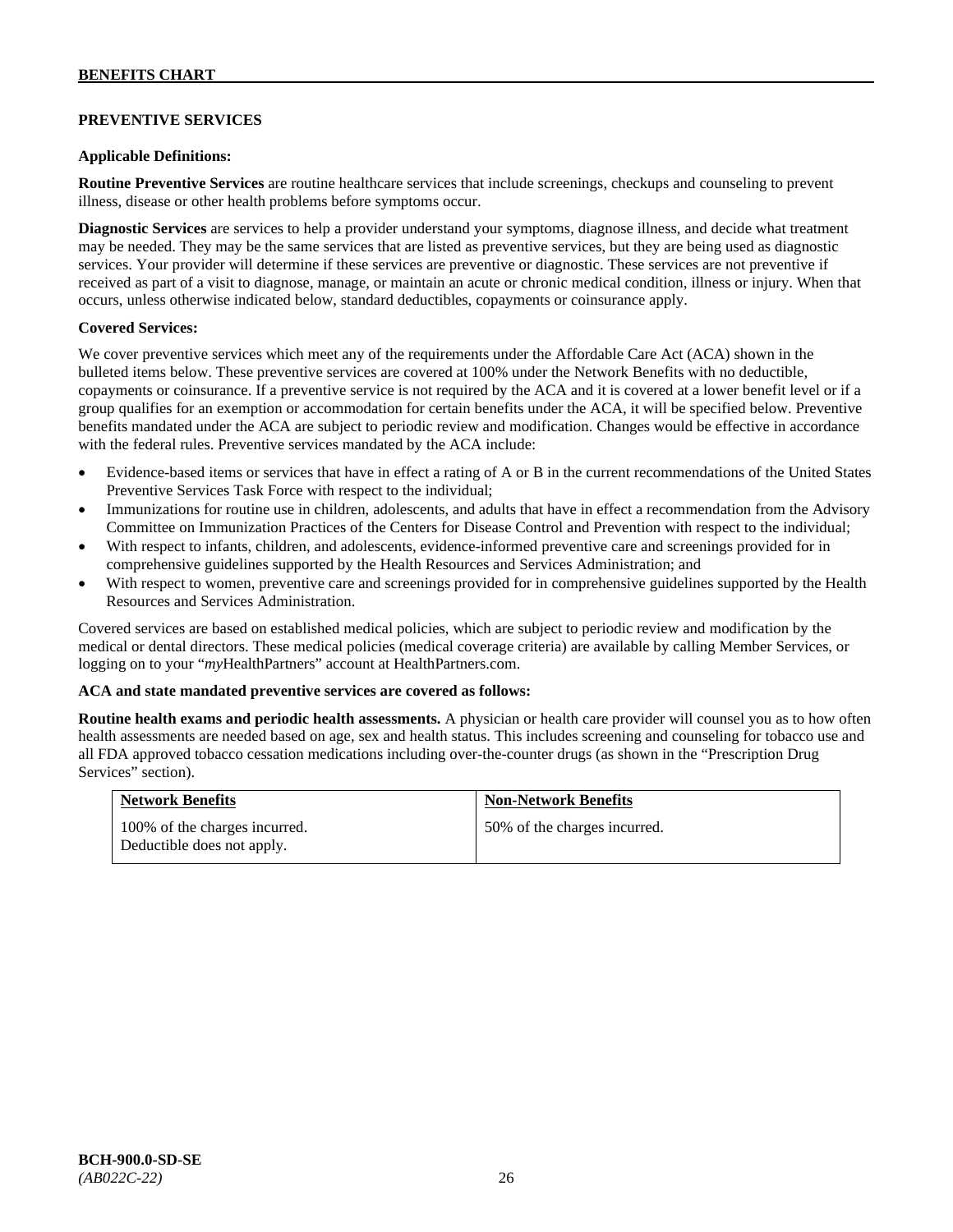**Child health supervision services**. This includes pediatric preventive services such as newborn screenings, appropriate immunizations, developmental assessments and laboratory services appropriate to the age of the child from birth to 72 months, and appropriate immunizations to age 18.

| <b>Network Benefits</b>                                     | <b>Non-Network Benefits</b>  |
|-------------------------------------------------------------|------------------------------|
| 100% of the charges incurred.<br>Deductible does not apply. | 50% of the charges incurred. |

#### **Routine prenatal care and exams**

| <b>Network Benefits</b>                                     | <b>Non-Network Benefits</b>  |
|-------------------------------------------------------------|------------------------------|
| 100% of the charges incurred.<br>Deductible does not apply. | 50% of the charges incurred. |

**Routine postnatal care.** This includes health exams, assessments, education and counseling relating to the period immediately after childbirth.

| <b>Network Benefits</b>                                     | <b>Non-Network Benefits</b>  |
|-------------------------------------------------------------|------------------------------|
| 100% of the charges incurred.<br>Deductible does not apply. | 50% of the charges incurred. |

**Routine screening procedures for cancer.** This includes colorectal screening or other cancer screenings recommended by the USPSTF with an A or B rating. Women's preventive health services below describe additional routine screening procedures for cancer.

| <b>Network Benefits</b>                                     | <b>Non-Network Benefits</b>  |
|-------------------------------------------------------------|------------------------------|
| 100% of the charges incurred.<br>Deductible does not apply. | 50% of the charges incurred. |

**Professional voluntary family planning services.** This includes services to prevent or delay a pregnancy, including counseling and education. Services must be provided by a licensed provider.

| <b>Network Benefits</b>                                     | <b>Non-Network Benefits</b>  |
|-------------------------------------------------------------|------------------------------|
| 100% of the charges incurred.<br>Deductible does not apply. | 50% of the charges incurred. |

#### **Adult immunizations**

| <b>Network Benefits</b>                                     | <b>Non-Network Benefits</b>  |
|-------------------------------------------------------------|------------------------------|
| 100% of the charges incurred.<br>Deductible does not apply. | 50% of the charges incurred. |

**Women's preventive health services.** This includes mammograms, screenings for cervical cancer (pap smears), breast pumps, human papillomavirus (HPV) testing, counseling for sexually transmitted infections, and counseling and screening for human immunodeficiency virus (HIV) and all FDA approved contraceptive methods as prescribed by a doctor, sterilization procedures, education and counseling (see the "Prescription Drug Services" section for coverage of oral contraceptive drugs). For women whose family history is associated with an increased risk for BRCA1 or BRCA2 gene mutations, we cover genetic counseling and BRCA screening without cost sharing, if appropriate and as determined by a physician.

| <b>Network Benefits</b>                                     | <b>Non-Network Benefits</b>  |
|-------------------------------------------------------------|------------------------------|
| 100% of the charges incurred.<br>Deductible does not apply. | 50% of the charges incurred. |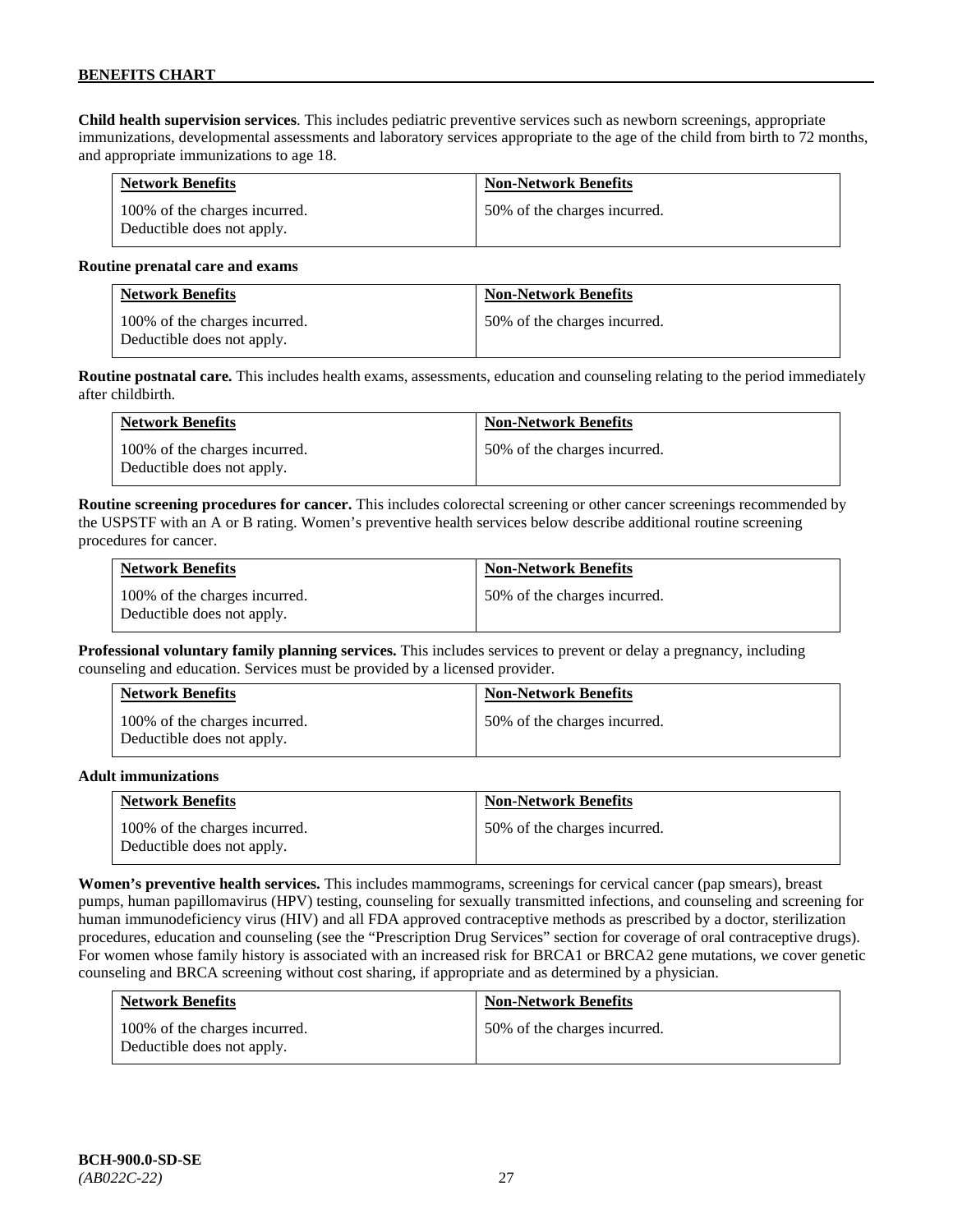**Obesity Screening and Management.** We cover obesity screening and counseling for all ages during a routine preventive care exam. If you are age 18 or older and have a body mass index of 30 or more, we also cover intensive obesity management to help you lose weight. Your primary care doctor can coordinate these services.

| <b>Network Benefits</b>                                     | <b>Non-Network Benefits</b>  |
|-------------------------------------------------------------|------------------------------|
| 100% of the charges incurred.<br>Deductible does not apply. | 50% of the charges incurred. |

# **In addition to any ACA or state mandated preventive services referenced above, we cover the following eligible services:**

### **Routine eye and hearing exams**

| <b>Network Benefits</b>                                     | <b>Non-Network Benefits</b>  |
|-------------------------------------------------------------|------------------------------|
| 100% of the charges incurred.<br>Deductible does not apply. | 50% of the charges incurred. |

**Ovarian cancer surveillance tests for women who are at risk.** "At risk for ovarian cancer" means (1) having a family history that includes any of the following: one or more first-degree or second-degree relatives with ovarian cancer, clusters of female relatives with breast cancer or nonpolyposis colorectal cancer; or (2) testing positive for BRCA1 or BRCA2 mutations. "Surveillance tests for ovarian cancer" means annual screening using: CA-125 serum tumor marker testing, transvaginal ultrasound, pelvic examination or other proven ovarian cancer screening tests currently being evaluated by the federal Food and Drug Administration or by the National Cancer Institute.

| <b>Network Benefits</b>                              | <b>Non-Network Benefits</b>                             |
|------------------------------------------------------|---------------------------------------------------------|
| Coverage level is same as corresponding Network      | Coverage level is same as corresponding Non-Network     |
| Benefit, depending on type of service provided, such | Benefit, depending on type of service provided, such as |
| as Diagnostic Imaging Services, Laboratory Services  | Diagnostic Imaging Services, Laboratory Services        |
| Office Visits for Illness or Injury or Preventive    | Office Visits for Illness or Injury or Preventive       |
| Services.                                            | Services.                                               |

#### **Limitations:**

• Services are not preventive if received as part of a visit to diagnose, manage or maintain an acute or chronic medical condition, illness or injury. When that occurs, unless otherwise indicated above, standard deductibles, copayments or coinsurance apply.

### **Not Covered:**

See "Services Not Covered" in the Certificate.

### **TELEHEALTH/TELEMEDICINE SERVICES**

#### **Definitions:**

**Telehealth, Telemedicine, or Virtual Care.** This is a means of communication between a health care professional and a patient. This includes the use of secure electronic information, imaging, and communication technologies, including:

- interactive audio or audio-video
- interactive audio with store-and-forward technology
- chat-based and email-based systems
- physician-to-physician consultation
- patient education
- data transmission
- data interpretation
- digital diagnostics (algorithm-enabled diagnostic support)
- digital therapeutics (the use of personal health devices and sensors, either alone or in combination with conventional drug therapies, for disease prevention and management)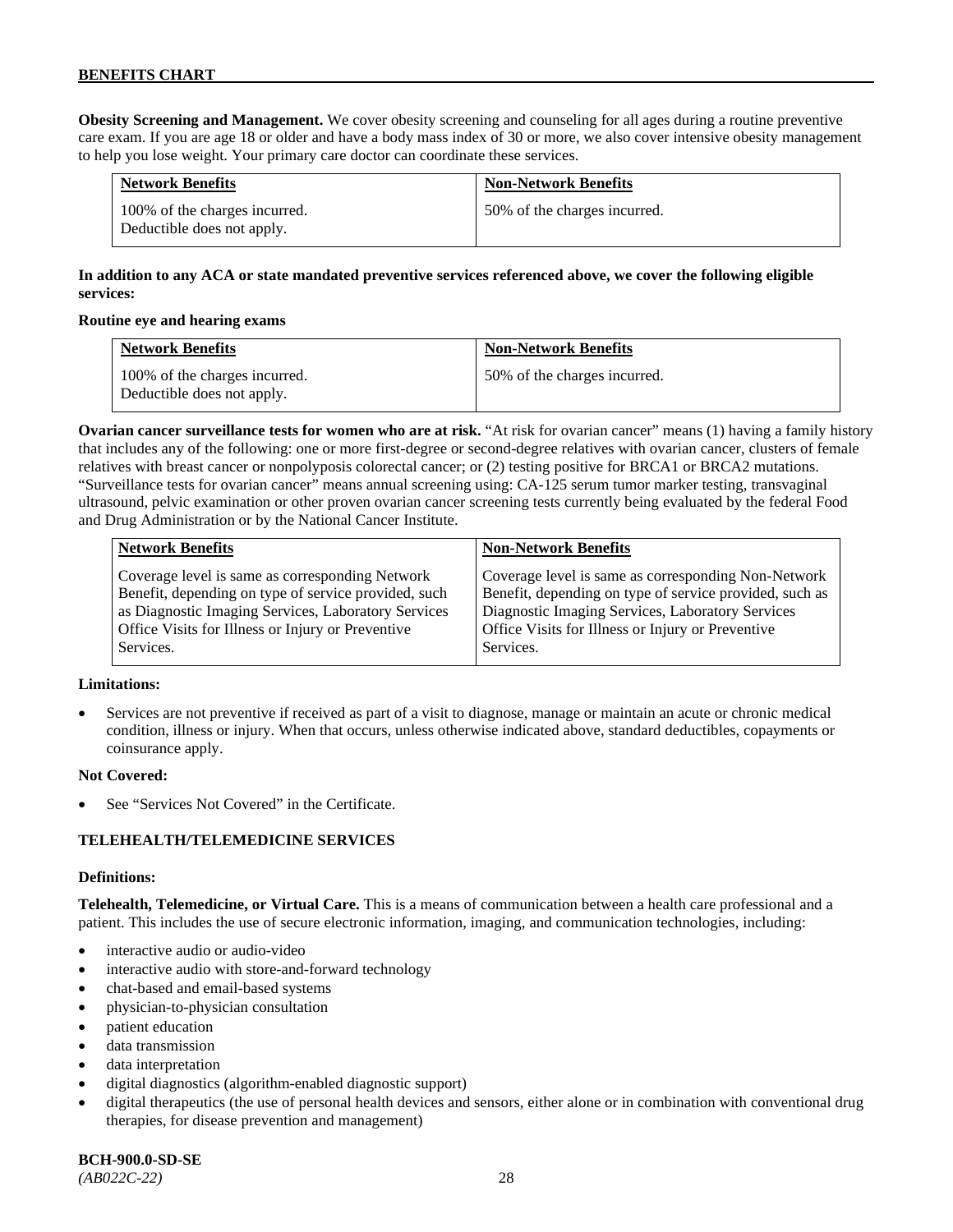Services can be delivered:

Synchronously: the patient and health care professional are engaging with one another at the same time; or Asynchronously: the patient and health care professional engage with each other at different points in time.

**Telephone Visits.** Live, synchronous, interactive encounters over the telephone between a patient and a healthcare provider.

**E-visit or chat-based visits.** Asynchronous online or mobile app encounters to discuss a patient's personal health information, vital signs, and other physiologic data or diagnostic images. The healthcare provider reviews and delivers a consultation, diagnosis, prescription or treatment plan after reviewing the patient's visit information.

**Virtuwell.** This is an online service for you to receive a diagnosis and treatment for certain conditions, such as a cold, flu, ear pain and sinus infections. You may access the Virtuwell website at [Virtuwell.com.](https://www.virtuwell.com/)

**Video Visits.** Live, synchronous, interactive encounters using secure web-based video between a patient and a healthcare provider.

#### **Covered Services:**

The Plan covers the following methods of receiving care for services that would be eligible under the Plan if the service were provided in person.

#### **Scheduled Telephone Visits**

| <b>Network Benefits</b>       | <b>Non-Network Benefits</b>  |
|-------------------------------|------------------------------|
| 100% of the charges incurred. | 50% of the charges incurred. |

#### **E-visits**

#### **Access to online care through Virtuwell at [Virtuwell.com](http://www.virtuwell.com/)**

| <b>Network Benefits</b>       | <b>Non-Network Benefits</b> |
|-------------------------------|-----------------------------|
| 100% of the charges incurred. | Not applicable.             |

#### **All other E-visits**

| <b>Network Benefits</b>       | <b>Non-Network Benefits</b>  |
|-------------------------------|------------------------------|
| 100% of the charges incurred. | 50% of the charges incurred. |

#### **Video visits**

| <b>Network Benefits</b>                                                                                                                                                                                 | <b>Non-Network Benefits</b>                                                                                                                            |
|---------------------------------------------------------------------------------------------------------------------------------------------------------------------------------------------------------|--------------------------------------------------------------------------------------------------------------------------------------------------------|
| Coverage level is same as corresponding Network<br>benefit, depending on type of service provided, such as<br>Office Visits for Illness or Injury, Inpatient or<br><b>Outpatient Hospital Services.</b> | Coverage level is same as corresponding Non-Network<br>Benefit, depending on type of service provided, such as<br>Office Visits for Illness or Injury. |

#### **Not Covered:**

See "Services Not Covered" in the Certificate.

#### **TRANSPLANT SERVICES**

#### **Applicable Definitions:**

**Autologous.** This is when the source of cells is from the individual's own marrow or stem cells.

**Allogeneic.** This is when the source of cells is from a related or unrelated donor's marrow or stem cells.

**Autologous Bone Marrow Transplant.** This is when the bone marrow is harvested from the individual and stored. The patient undergoes treatment which includes tumor ablation with high-dose chemotherapy and/or radiation. The bone marrow is reinfused (transplanted).

**BCH-900.0-SD-SE**  *(AB022C-22)* 29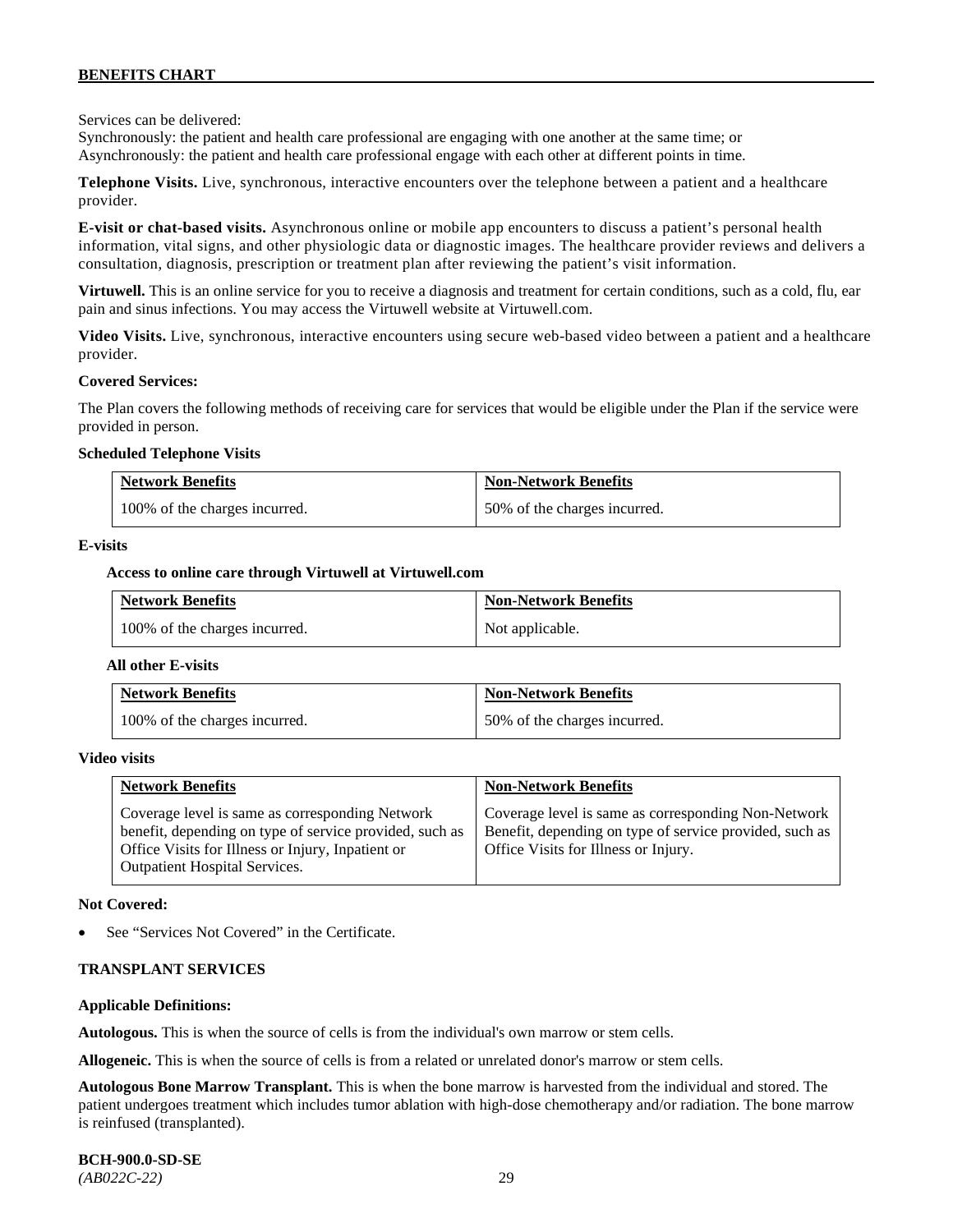**Allogeneic Bone Marrow Transplant.** This is when the bone marrow is harvested from the related or unrelated donor and stored. The patient undergoes treatment which includes tumor ablation with high-dose chemotherapy and/or radiation. The bone marrow is reinfused (transplanted).

**Autologous/Allogeneic Stem Cell Support.** This is a treatment process that includes stem cell harvest from either bone marrow or peripheral blood, tumor ablation with high-dose chemotherapy and/or radiation, stem cell reinfusion, and related care. Autologous/allogeneic bone marrow transplantation and high dose chemotherapy with peripheral stem cell rescue/support are considered to be autologous/allogeneic stem cell support.

**Designated Transplant Center.** This is any health care provider, group or association of health care providers designated by us to provide services, supplies or drugs for specified transplants for our Insureds.

**Transplant Services.** This is transplantation (including retransplants) of the human organs or tissue listed below, including all related post-surgical treatment, follow-up care and drugs and multiple transplants for a related cause. Transplant services do not include other organ or tissue transplants or surgical implantation of mechanical devices functioning as a human organ, except surgical implantation of an FDA approved Ventricular Assist Device (VAD) or total artificial heart, functioning as a temporary bridge to heart transplantation.

Prior authorization is required prior to consultation to support coordination of care and benefits.

### **Covered Services:**

We cover eligible transplant services (as defined above) while you are covered under this Benefits Chart. Transplants that will be considered for coverage are limited to the following:

- Kidney transplants for end-stage disease.
- Cornea transplants for end-stage disease.
- Heart transplants for end-stage disease.
- Lung transplants or heart/lung transplants for: (1) primary pulmonary hypertension; (2) Eisenmenger's syndrome; (3) end-stage pulmonary fibrosis; (4) alpha 1 antitrypsin disease; (5) cystic fibrosis; and (6) emphysema.
- Liver transplants for: (1) biliary atresia in children; (2) primary biliary cirrhosis; (3) post-acute viral infection (including hepatitis A, hepatitis B antigen e negative and hepatitis C) causing acute atrophy or post-necrotic cirrhosis; (4) primary sclerosing cholangitis; (5) alcoholic cirrhosis; and (6) hepatocellular carcinoma.
- Allogeneic bone marrow transplants or peripheral stem cell support associated with high dose chemotherapy for: (1) acute myelogenous leukemia; (2) acute lymphocytic leukemia; (3) chronic myelogenous leukemia; (4) severe combined immunodeficiency disease; (5) Wiskott-Aldrich syndrome; (6) aplastic anemia; (7) sickle cell anemia; (8) non-relapsed or relapsed non-Hodgkin's lymphoma; (9) multiple myeloma; and (10) testicular cancer.
- Autologous bone marrow transplants or peripheral stem cell support associated with high-dose chemotherapy for: (1) acute leukemias; (2) non-Hodgkin's lymphoma; (3) Hodgkin's disease; (4) Burkitt's lymphoma; (5) neuroblastoma; (6) multiple myeloma; (7) chronic myelogenous leukemia; and (8) non-relapsed non-Hodgkin's lymphoma.
- Pancreas transplants for simultaneous pancreas-kidney transplants for diabetes, pancreas after kidney, living related segmental simultaneous pancreas kidney transplantation and pancreas transplant alone.

To receive Network Benefits, charges for transplant services must be incurred at a Designated Transplant Center.

The transplant-related treatment provided, including expenses incurred for directly related donor services, shall be subject to and in accordance with the provisions, limitations, maximum and other terms of this Benefits Chart.

Medical and hospital expenses of the donor are covered only when the recipient is an Insured and the transplant and directly related donor expenses have been prior authorized for coverage. Treatment of medical complications that may occur to the donor are not covered. Donors are not considered Insureds, and are therefore not eligible for the rights afforded to Insureds under the Certificate.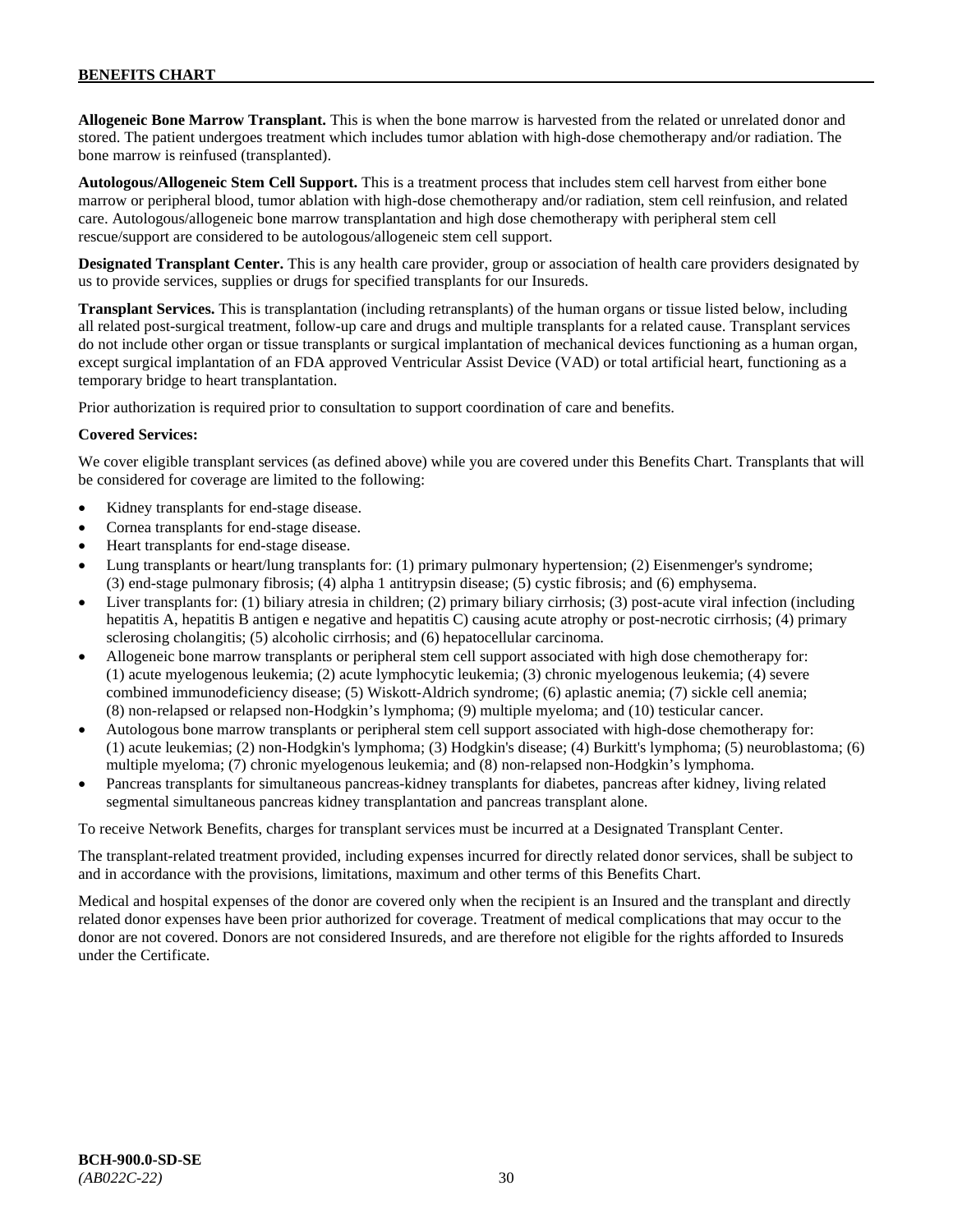The list of eligible transplant services and coverage determinations are based on established medical policies, which are subject to periodic review and modifications by the medical director.

| <b>Network Benefits</b>                          | <b>Non-Network Benefits</b>                          |
|--------------------------------------------------|------------------------------------------------------|
| See Network Inpatient Hospital Services benefit. | See Non-Network Inpatient Hospital Services benefit. |

### **Transplant travel benefit for network benefits**

We may provide travel and lodging when an Insured needs a transplant and a designated transplant center is greater than 100 miles from the Insured's primary address.

This benefit is subject to our medical policies (medical coverage criteria). Coverage criteria are available by calling Member Services, or logging on to your "*my*HealthPartners" account a[t healthpartners.com.](http://www.healthpartners.com/)

When submitting receipts for travel and lodging, the Insured will need to attach a letter explaining that the receipts are in conjunction with an authorized organ or bone marrow transplant and include the recipient's name and member ID number or complete a Lodging and Travel Claim form with the receipts.

| <b>Network Benefits</b>                                                                                                                                                                                                                                 | <b>Non-Network Benefits</b> |
|---------------------------------------------------------------------------------------------------------------------------------------------------------------------------------------------------------------------------------------------------------|-----------------------------|
| Transplant travel benefits are covered under the<br>Network transplant services benefit.                                                                                                                                                                | No coverage.                |
| Expenses for travel and lodging for the insured (the<br>transplant recipient) and one adult companion, or up to<br>two companions for a transplant recipient who is a<br>minor dependent, may be covered up to a maximum of<br>\$10,000 per transplant. |                             |
| Lodging coverage is limited to \$100 per day.                                                                                                                                                                                                           |                             |

### **Not Covered:**

- We consider the following transplants to be investigative and do not cover them: surgical implantation of mechanical devices functioning as a permanent substitute for human organ, non-human organ implants and/or transplants and other transplants not specifically listed in this Benefits Chart.
- See "Services Not Covered" in the Certificate.